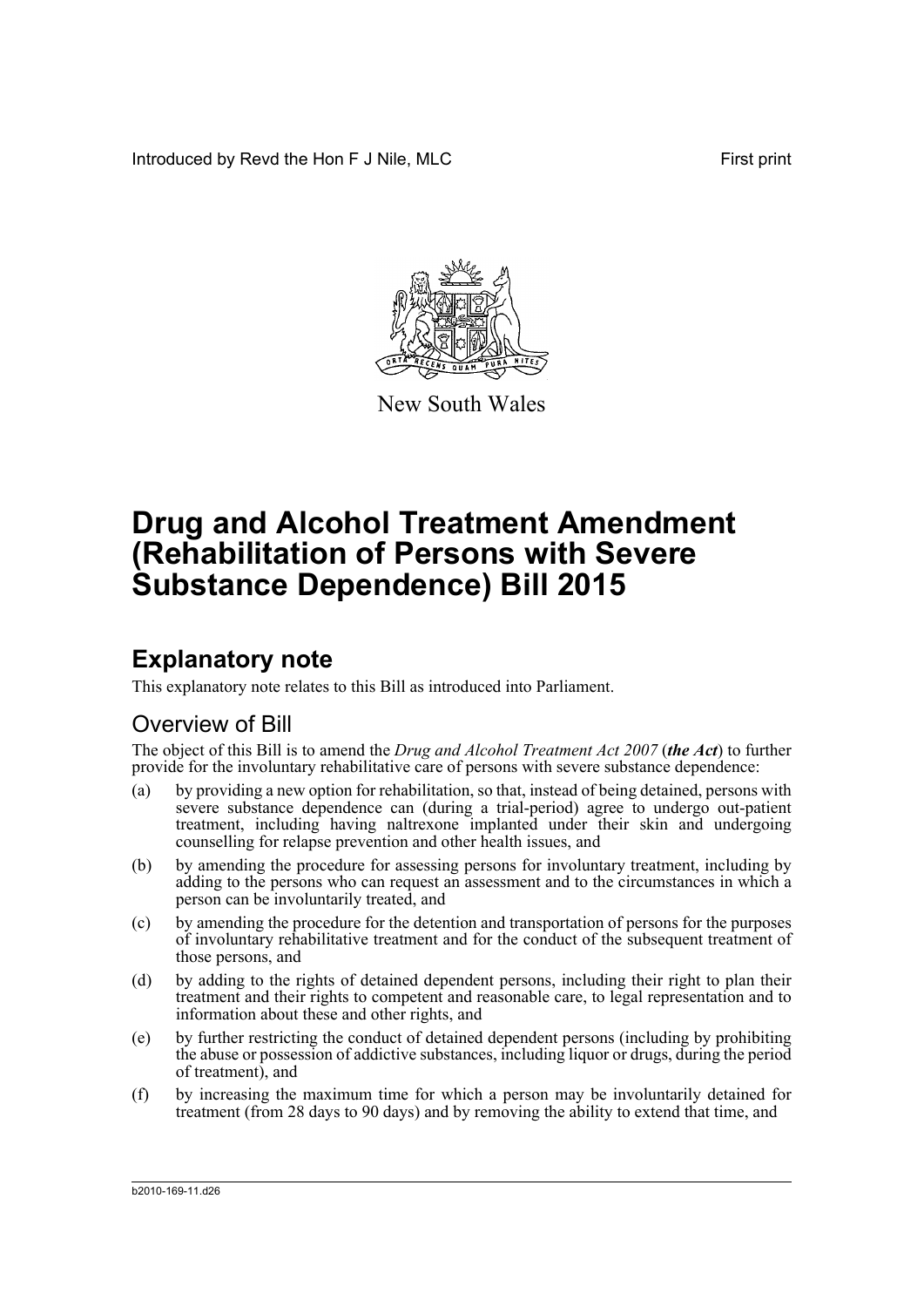- (g) by providing for the post-rehabilitative care of persons who were formerly detained or treated (which may involve a second detention or treatment if substance use continues), and
- (h) by applying the Act to young people and specifying the rights of their parents or guardians.

## Outline of provisions

**Clause 1** sets out the name (also called the short title) of the proposed Act.

**Clause 2** provides for the commencement of the proposed Act 3 months after the date of assent to the proposed Act.

## **Schedule 1 Amendment of Drug and Alcohol Treatment Act 2007 No 7**

## **Objects of Act**

**Schedule 1** [1] updates the objects of the Act to clarify that involuntary treatment provided under the Act is rehabilitative treatment.

**Schedule 1 [2]** includes in the objects of the Act the objects of facilitating the post-rehabilitative care of and assistance to persons who were dependent persons so as to help the re-integration of those persons into the workforce and society and granting police officers, and the staff of treatment centres, the necessary powers to achieve that object and the other objects.

## **Application of Act to minors**

**Schedule 1 [4]** provides for the Act to apply to any person who is 16 years old or older (at present it applies only to persons who are 18 years old or older).

### **Declaration of premises as treatment centres**

**Schedule 1 [12]** provides that the Director-General of the Ministry of Health must not declare any premises to be a treatment centre unless the Director-General is satisfied that its facilities for rehabilitation are safe and adequate.

### **Assessment of persons with suspected severe substance dependence**

**Schedule 1 [13]** specifies (in proposed section 9) the persons who may request an accredited medical practitioner to assess a person for treatment under the Act, if they reasonably suspect that the person has a severe substance dependence (at present, only a medical practitioner can request an assessment).

**Schedule 1 [13]** also restates the procedure for assessing persons for treatment, including by inserting new provisions (in proposed section 9A (3) and  $(5)$ ) which change the criteria that must be satisfied before a dependency certificate can be issued, so that:

- (a) a dependency certificate must not be issued unless the accredited medical practitioner who assesses a person is satisfied that the care, treatment or control of the person is necessary to protect the person from harm to his or her own physical or mental health, to protect others or to remove the risk of the person committing an offence due to the person's substance dependence (whereas, at present, the certificate may only be issued if necessary to protect the person himself or herself from serious harm), and
- (b) a dependency certificate must not be issued unless the accredited medical practitioner who assesses a person is satisfied that the person is likely to benefit from treatment for his or her substance dependence but is unable or unwilling to participate in treatment voluntarily (whereas, at present, the certificate may be issued only if the person has refused treatment), and
- (c) a dependency certificate must not be issued unless the accredited medical practitioner who assesses a person has sought the involvement of the person in the process of planning and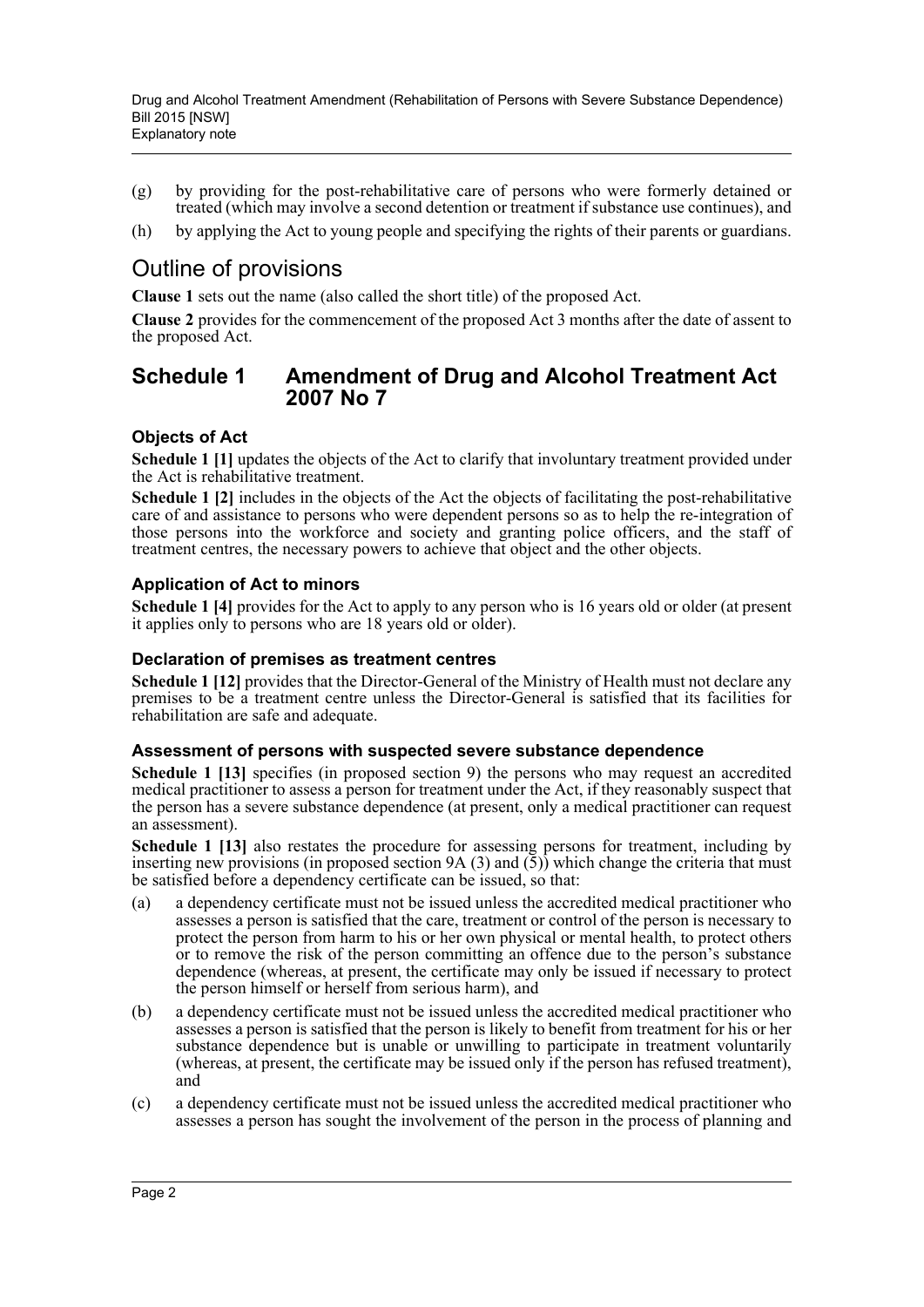developing a personalised plan for the person's rehabilitation and treatment. **Schedule 1 [35] and [41]** make consequential amendments.

**Schedule 1 [15]** inserts two new sections that provide:

- (a) that an accredited medical practitioner must not issue a dependency certificate in relation to a person unless the medical practitioner has given the person a reasonable opportunity to seek legal representation before the certificate is issued (proposed section 11A) (**Schedule 1 [19]** makes a consequential amendment), and
- (b) that, if a person proposed to be assessed is under the age of 18 years, the medical practitioner conducting the assessment must obtain the consent of the parent or guardian of the young person before conducting the assessment and before issuing a dependency certificate (proposed section 11B).

**Schedule 1 [17]** provides (in proposed section 14B) that the Director-General may determine the treatment centre in which a specified dependent person, or a person of a specified class of dependent persons, is to be treated and that, in making that determination, the Director-General is to have regard to the best interests of the dependent person or persons concerned. The Director-General may also direct that a specified dependent person receive treatment in hospital.

**Schedule 1 [21]** provides (in proposed section 15C) that the director of a treatment centre must make arrangements for any dependent person at the treatment centre to be provided with psychiatric treatment as an integrated part of a rehabilitation plan, and for other medical problems that the person has, and makes provision for that treatment.

**Schedule 1 [26]** provides (in proposed section 19A) that the Director-General may determine that a dependent person is not to be detained or treated under the Act if the Director-General is aware that the person is awaiting trial for an alleged criminal offence. The amendment also provides (in proposed section 19B) for the detention of persons for the purposes of treatment.

### **Implanting of naltrexone as alternative to detention**

**Schedule 1 [13]** allows (in proposed section 9A (2) (b), (5) and (6)) for an accredited medical practitioner who determines that a person has a severe substance dependence to recommend (during a trial period) that, instead of being detained for treatment, the dependent person should receive out-patient treatment. That out-patient treatment is to consist of naltrexone being implanted under the person's skin and counselling for relapse prevention and for other medical problems. The dependency certificate issued to such a person is defined as a *Category B dependency certificate*. (A dependency certificate that recommends the detention and treatment of the relevant person is a *Category A dependency certificate*.)

**Schedule 1 [21]** specifies the elements of the treatment of persons subject to a Category B dependency certificate (proposed section 15A) and provides for such persons to undergo in-patient treatment if they fail to meet their obligations or in other circumstances (proposed section 15B).

**Schedule 1 [37]** provides (in proposed section 24B) for the release of a person from the obligation to have naltrexone treatment if an accredited medical practitioner is satisfied that the person no longer meets the criteria to be certified a dependent person or that the person's continued presence at the treatment centre will not achieve the purpose for which the person was certified a dependent person.

**Schedule 1 [3], [5], [6], [8], [10], [18], [19], [23]–[25], [27], [41] and [46]** make amendments consequent on the creation of new categories of dependency certificate and treatment.

**Schedule 1 [5], [7], [9], [11] and [31]–[34]** make amendments consequent on the creation of two categories of treatment centres (out-patient treatment centres and in-patient treatment centres).

### **Amendments relating to length of detention**

**Schedule 1 [16]** provides (in proposed section 14) that a person must not be detained for treatment for more than 90 days after a dependency certificate is issued (at present the person may not be detained for more than 28 days). The amendment also provides (in proposed section 14A) for the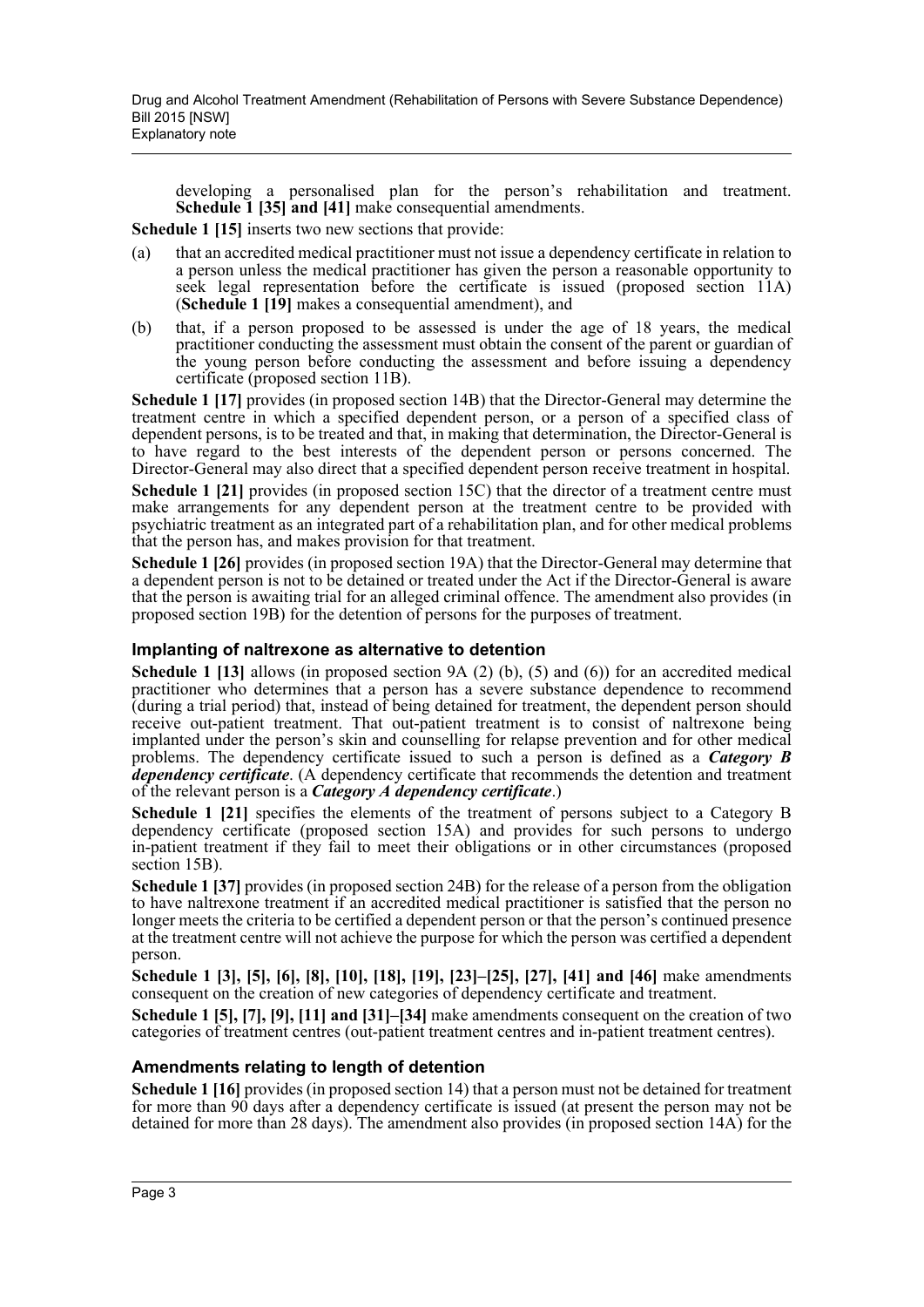review of the issue of a Category A dependency certificate by a Magistrate. **Schedule 1 [40]** makes a consequential amendment.

**Schedule 1 [22]** provides that a dependent person must be told that he or she cannot be involuntarily detained for more than 90 days, and that when the term of the dependency certificate finishes the person may refuse further treatment, and must also be told of his or her rights to legal representation and to competent and reasonable care.

**Schedule 1 [42] and [43]** remove the power of a Magistrate to extend a dependency certificate beyond the new maximum of 90 days. **Schedule 1 [39] and [44]** make consequential amendments.

### **Treatment of persons who are detained for treatment**

**Schedule 1 [14]** removes a provision about the detention of persons which is transferred to proposed section 14C by **Schedule 1 [17]**.

**Schedule 1 [17]** provides that:

- (a) a dependent person must not be detained if more than 14 days have elapsed since the issue of the dependency certificate (proposed section 14C (1) (b)), and
- (b) the treatment of a dependent person must commence no later than 7 days after the person arrives at the relevant treatment centre (proposed section 14C (2)).

### **Schedule 1 [20]** provides that:

- (a) an accredited medical practitioner responsible for the care of a dependent person must give the dependent person an opportunity to be involved in the process of planning and developing a personalised plan for his or her rehabilitation and treatment (proposed section  $15(3)$ , and
- (b) a dependent person is entitled to competent and reasonable care while being treated in a treatment centre (proposed section 15 (4)).

**Schedule 1 [28]** provides that when a dependent person is searched by the transport officer who transports the dependent person to a treatment centre, the rights and bodily integrity of the dependent person must be observed at all times.

**Schedule 1 [30]** provides that the director of an in-patient treatment centre must ensure that each dependent person detained at the centre has access to legal representation at all reasonable times. **Schedule 1 [19]** makes a consequential amendment.

**Schedule 1 [36]** makes additional provision for the discharge of persons who are detained.

**Schedule 1 [37]** provides for the discharge of detained persons so that they can undergo out-patient treatment (proposed section 24A).

### **Conduct of dependent persons undergoing treatment**

**Schedule 1 [29]** provides for the conduct of dependent persons undergoing treatment, namely that:

- (a) a dependent person must not consume or have in his or her possession during the period of his or her treatment any of the substance in relation to which the person has a severe substance dependence, any liquor or illegal drug or certain other intoxicating substances (proposed section 20A (1)), and
- (b) a dependent person must not have in his or her possession objects that are able to be used by the dependent person or any other person in assisting abuse of a substance that could be detrimental to the rehabilitation process of the dependent person, or any other person being treated at the treatment centre, or could be detrimental to the good order of the treatment centre (proposed section 20A (2)), and
- (c) those substances or objects may be confiscated (proposed section 20A (3)).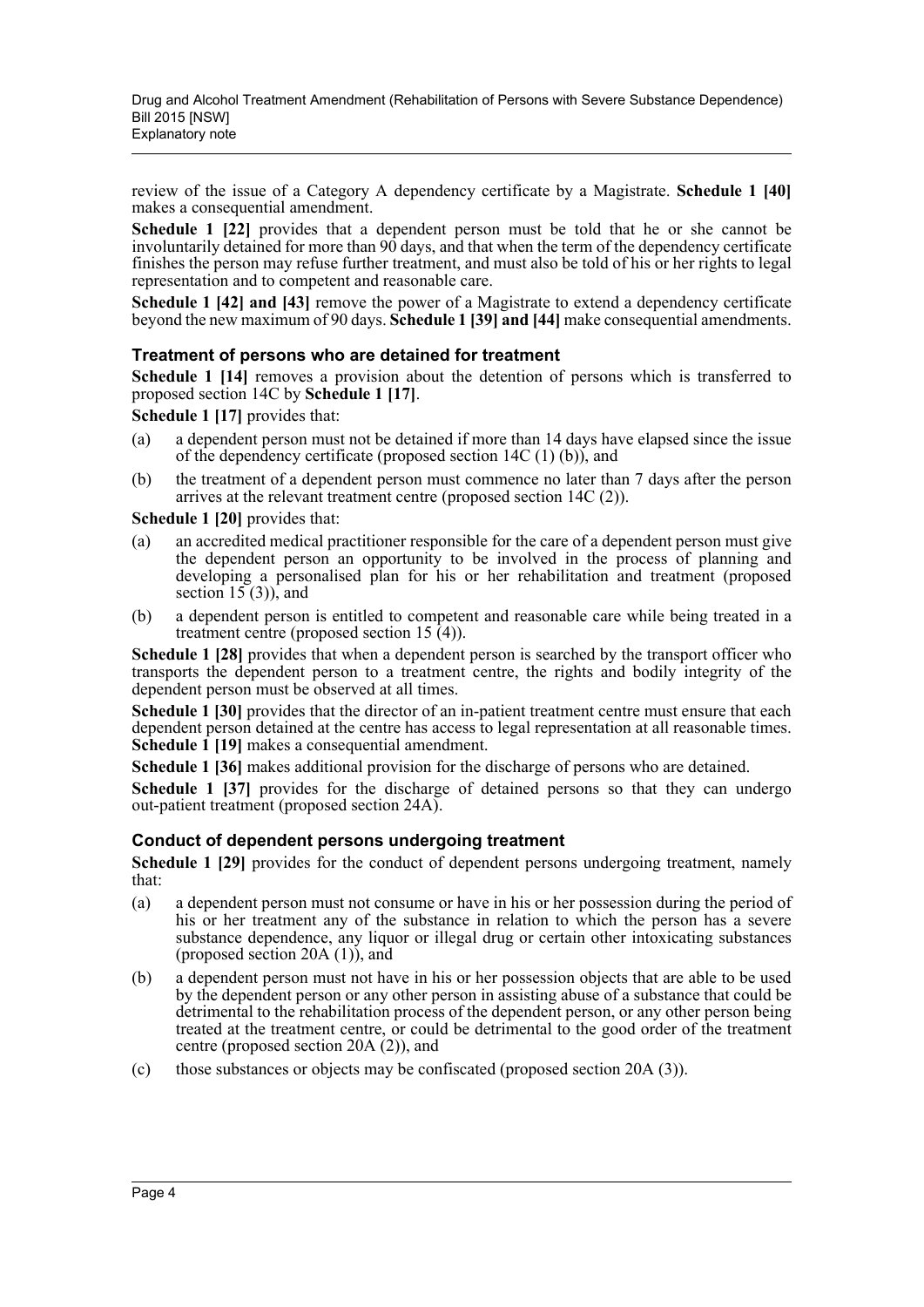### **Post-rehabilitative care**

**Schedule 1 [38]** makes provision for the post-rehabilitative care of persons who were dependent persons and, in particular, provides that:

- (a) a case worker or social worker must be appointed to manage the post-rehabilitative care of any person who was a dependent person, and
- (b) the case worker or social worker must take steps during the first 90 days after the person's discharge from an in-patient treatment centre or completion of out-patient treatment to assist the person to integrate back into the community, including any reasonable steps required to secure housing, employment, training, social security payments, personal support and psychiatric or psychological treatment, and
- (c) the case worker or social worker must contact the person at least once a week for the first 90 days after the person's discharge from an in-patient treatment centre or completion of out-patient treatment, and
- (d) the case worker or social worker must report on the progress of the person's post-rehabilitative care, the progress of the person in securing housing, employment, training, social security payments and personal support and whether the person has abstained from using the substance in relation to which the person was certified a dependent person, and
- (e) the Director-General may direct an accredited medical practitioner to assess a person who was a dependent person for further detention and treatment if he or she reasonably believes that, during the 90-day post-rehabilitation period, the person has not stopped using the substance in relation to which the person was certified a dependent person.

### **Other amendments**

**Schedule 1 [45]** provides that the Director-General may delegate the exercise of any function of the Director-General under the Act.

**Schedule 1 [47] and [48]** make savings, transitional and other provisions consequent on the enactment of the proposed Act.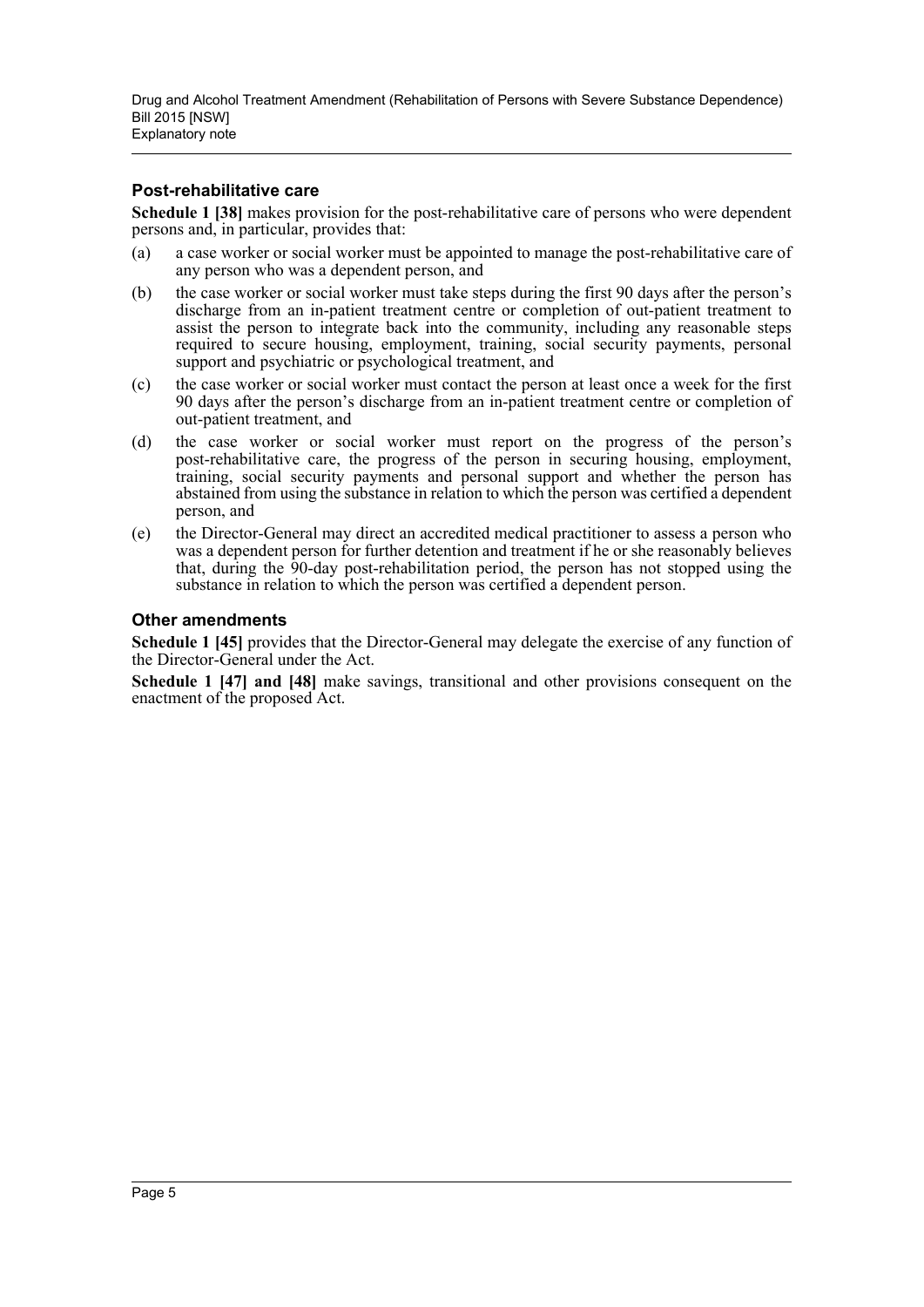Introduced by Revd the Hon F J Nile, MLC First print



New South Wales

# **Drug and Alcohol Treatment Amendment (Rehabilitation of Persons with Severe Substance Dependence) Bill 2015**

## **Contents**

|            |                                                       | Page |
|------------|-------------------------------------------------------|------|
|            | Name of Act                                           |      |
|            |                                                       |      |
| 2.         | Commencement                                          | 2    |
| Schedule 1 | Amendment of Drug and Alcohol Treatment Act 2007 No 7 | 3    |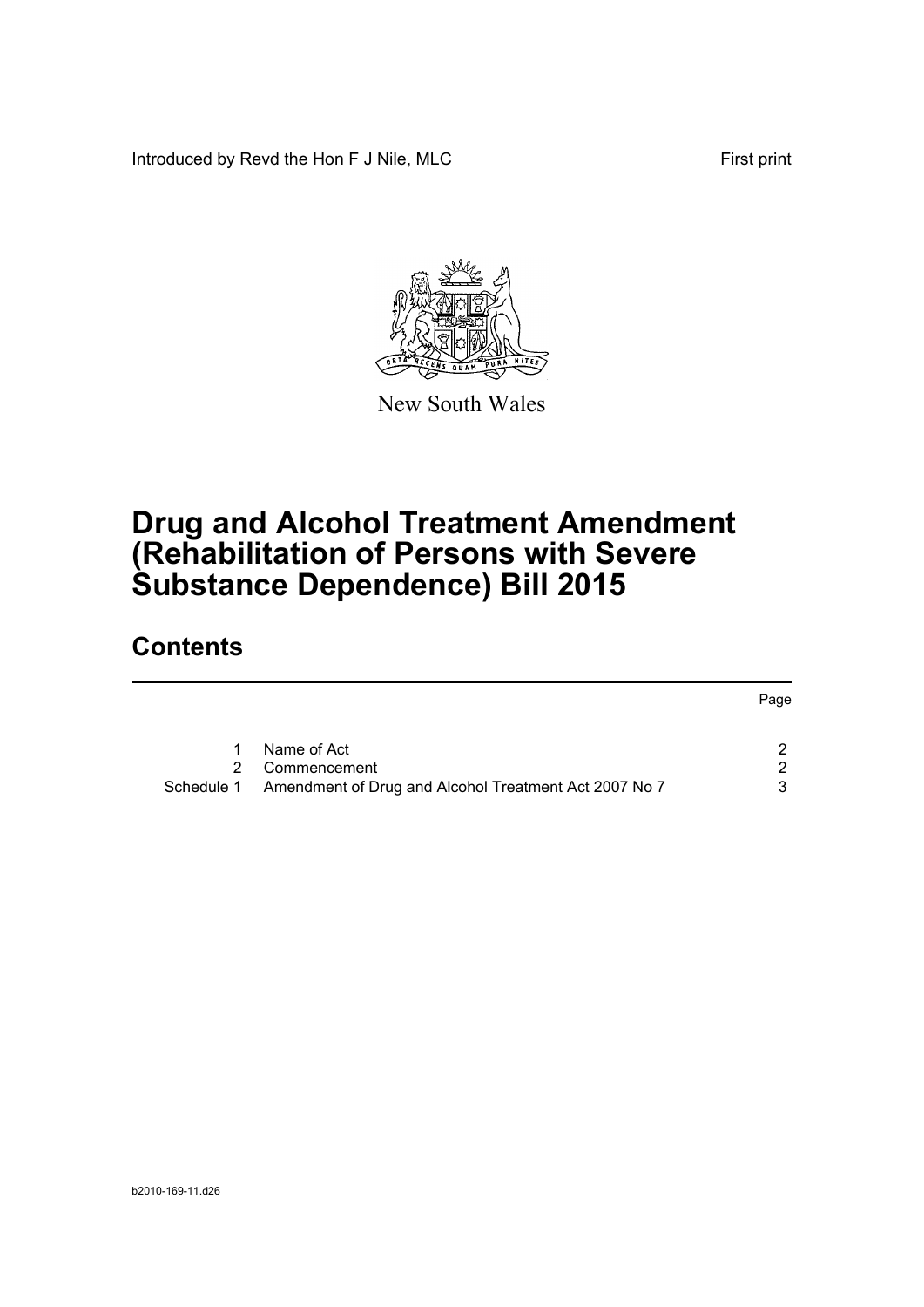

New South Wales

# **Drug and Alcohol Treatment Amendment (Rehabilitation of Persons with Severe Substance Dependence) Bill 2015**

No , 2015

## **A Bill for**

An Act to amend the *Drug and Alcohol Treatment Act 2007* to further provide for the involuntary rehabilitative care of persons with severe substance dependence; and for other purposes.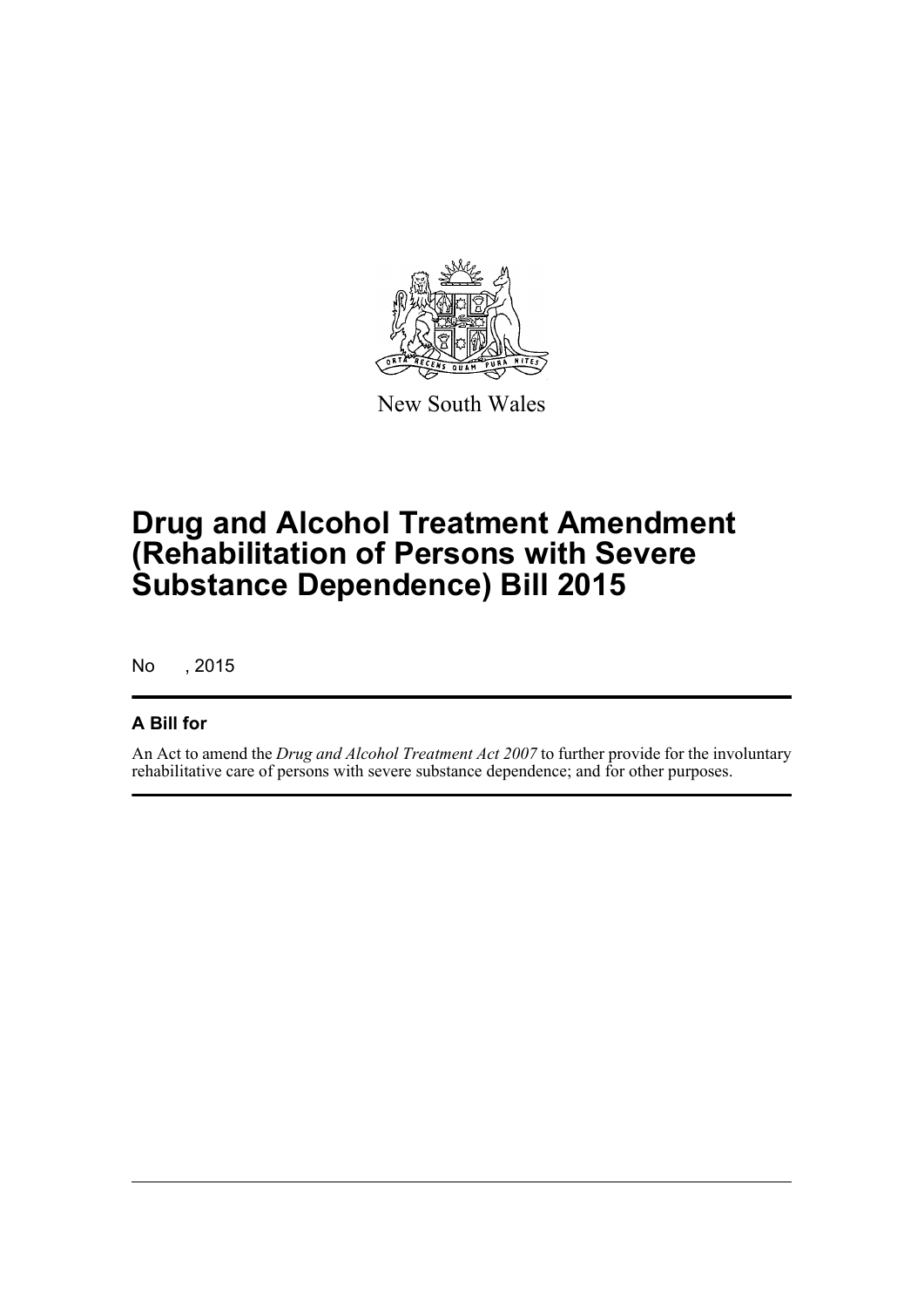<span id="page-7-1"></span><span id="page-7-0"></span>

| The Legislature of New South Wales enacts:                                                                                     |                |
|--------------------------------------------------------------------------------------------------------------------------------|----------------|
| Name of Act                                                                                                                    | $\overline{c}$ |
| This Act is the Drug and Alcohol Treatment Amendment (Rehabilitation of Persons<br>with Severe Substance Dependence) Act 2015. | 3<br>4         |
| Commencement                                                                                                                   | 5              |
| This Act commences 3 months after the date of assent to this Act.                                                              | 6              |
|                                                                                                                                |                |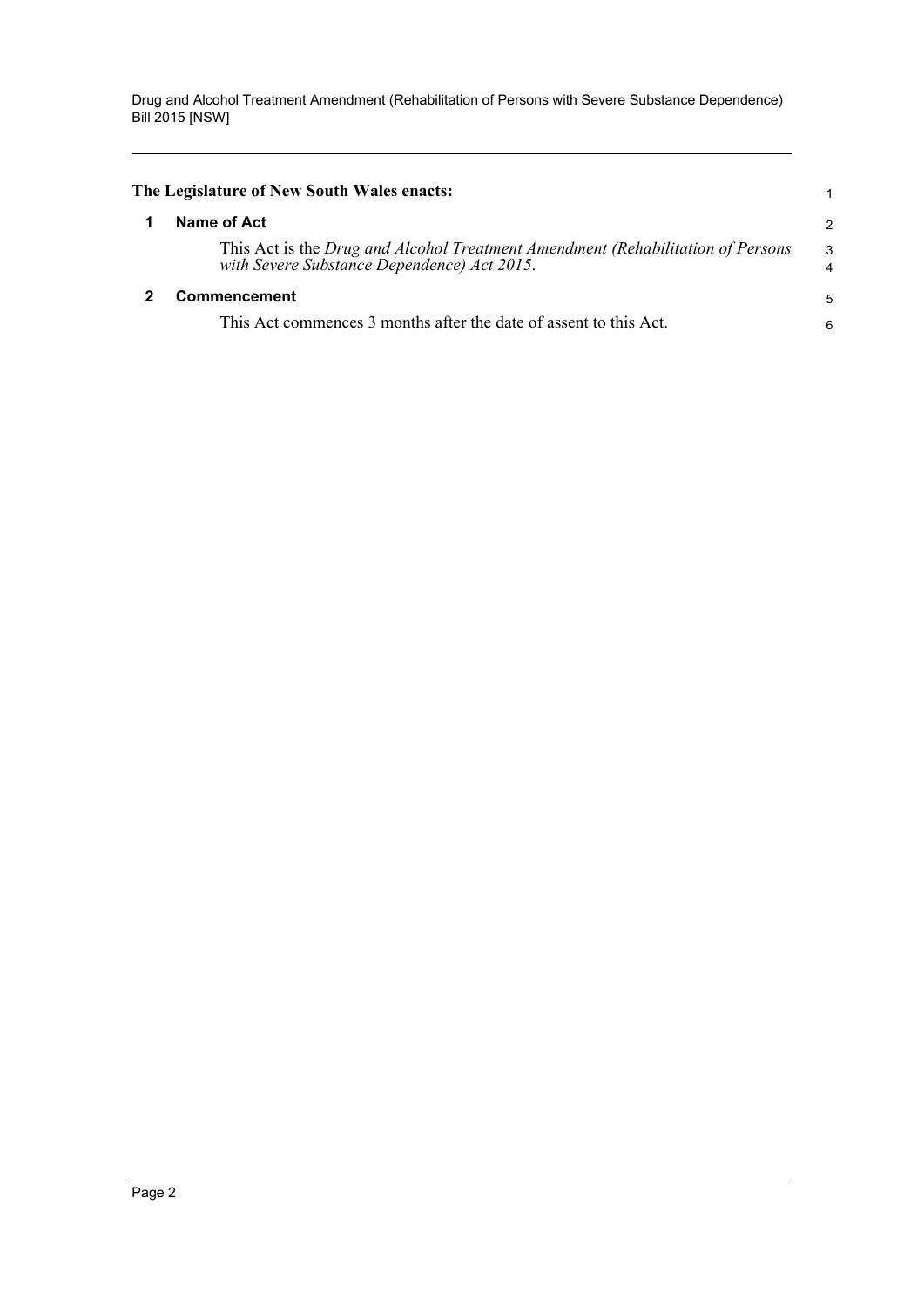Drug and Alcohol Treatment Amendment (Rehabilitation of Persons with Severe Substance Dependence) Bill 2015 [NSW] Schedule 1 Amendment of Drug and Alcohol Treatment Act 2007 No 7

<span id="page-8-0"></span>

|       | <b>Schedule 1</b>                                                  |           | <b>Amendment of Drug and Alcohol Treatment Act</b><br>2007 No 7                                                                                                     | $\mathbf{1}$<br>$\overline{2}$ |  |  |
|-------|--------------------------------------------------------------------|-----------|---------------------------------------------------------------------------------------------------------------------------------------------------------------------|--------------------------------|--|--|
| [1]   | <b>Section 3 Objects of Act</b>                                    |           |                                                                                                                                                                     | 3                              |  |  |
|       | Insert "rehabilitative" after "involuntary" in section $3(1)(a)$ . |           |                                                                                                                                                                     |                                |  |  |
| $[2]$ | Section $3(1)$ (e) and (f)                                         |           |                                                                                                                                                                     | 5                              |  |  |
|       |                                                                    |           | Insert at the end of section $3(1)(d)$ :                                                                                                                            | 6                              |  |  |
|       |                                                                    |           | , and                                                                                                                                                               | $\overline{7}$                 |  |  |
|       |                                                                    | (e)       | to facilitate post-rehabilitative care and assistance for those persons so<br>as to help the re-integration of those persons into the workforce and<br>society, and | 8<br>$\boldsymbol{9}$<br>10    |  |  |
|       |                                                                    | (f)       | to grant police officers, and the staff of treatment centres, the necessary<br>powers to achieve these objects.                                                     | 11<br>12                       |  |  |
| $[3]$ | Section 3 (2) (a)                                                  |           |                                                                                                                                                                     | 13                             |  |  |
|       |                                                                    |           | Insert ", or involuntary treatment of those persons on an out-patient basis," after "persons".                                                                      | 14                             |  |  |
| [4]   |                                                                    |           | <b>Section 4 Application of Act</b>                                                                                                                                 | 15                             |  |  |
|       | Insert after section $4(2)$ :                                      |           |                                                                                                                                                                     | 16                             |  |  |
|       | (3)                                                                |           | In this section, a reference to a <i>minor</i> is a reference to a person under the age<br>of 16 years.                                                             | 17<br>18                       |  |  |
| [5]   | <b>Section 5 Definitions</b>                                       |           |                                                                                                                                                                     | 19                             |  |  |
|       |                                                                    |           | Insert in alphabetical order in section $5(1)$ :                                                                                                                    | 20                             |  |  |
|       |                                                                    | Act.      | Category A dependency certificate means a dependency certificate<br>recommending that the dependent person be detained for treatment under this                     | 21<br>22<br>23                 |  |  |
|       |                                                                    | this Act. | Category B dependency certificate means a dependency certificate<br>recommending that the dependent person receive out-patient treatment under                      | 24<br>25<br>26                 |  |  |
|       |                                                                    |           | <i>in-patient treatment centre</i> means a facility declared under section 8 to be an<br>in-patient treatment centre.                                               | 27<br>28                       |  |  |
|       |                                                                    |           | <i>out-patient treatment centre</i> means a facility declared under section 8 to be an<br>out-patient treatment centre.                                             | 29<br>30                       |  |  |
| [6]   |                                                                    |           | Section 5 (1), definition of "dependency certificate"                                                                                                               | 31                             |  |  |
|       |                                                                    |           | Omit the definition. Insert instead:                                                                                                                                | 32                             |  |  |
|       |                                                                    |           | <i>dependency certificate</i> means a certificate issued under section 9A.                                                                                          | 33                             |  |  |
| $[7]$ |                                                                    |           | Section 5 (1), definition of "treatment centre"                                                                                                                     | 34                             |  |  |
|       |                                                                    |           | Omit the definition. Insert instead:                                                                                                                                | 35                             |  |  |
|       |                                                                    |           | <i>treatment centre</i> means:                                                                                                                                      | 36                             |  |  |
|       |                                                                    | (a)       | an in-patient treatment centre, or                                                                                                                                  | 37                             |  |  |
|       |                                                                    | (b)       | an out-patient treatment centre.                                                                                                                                    | 38                             |  |  |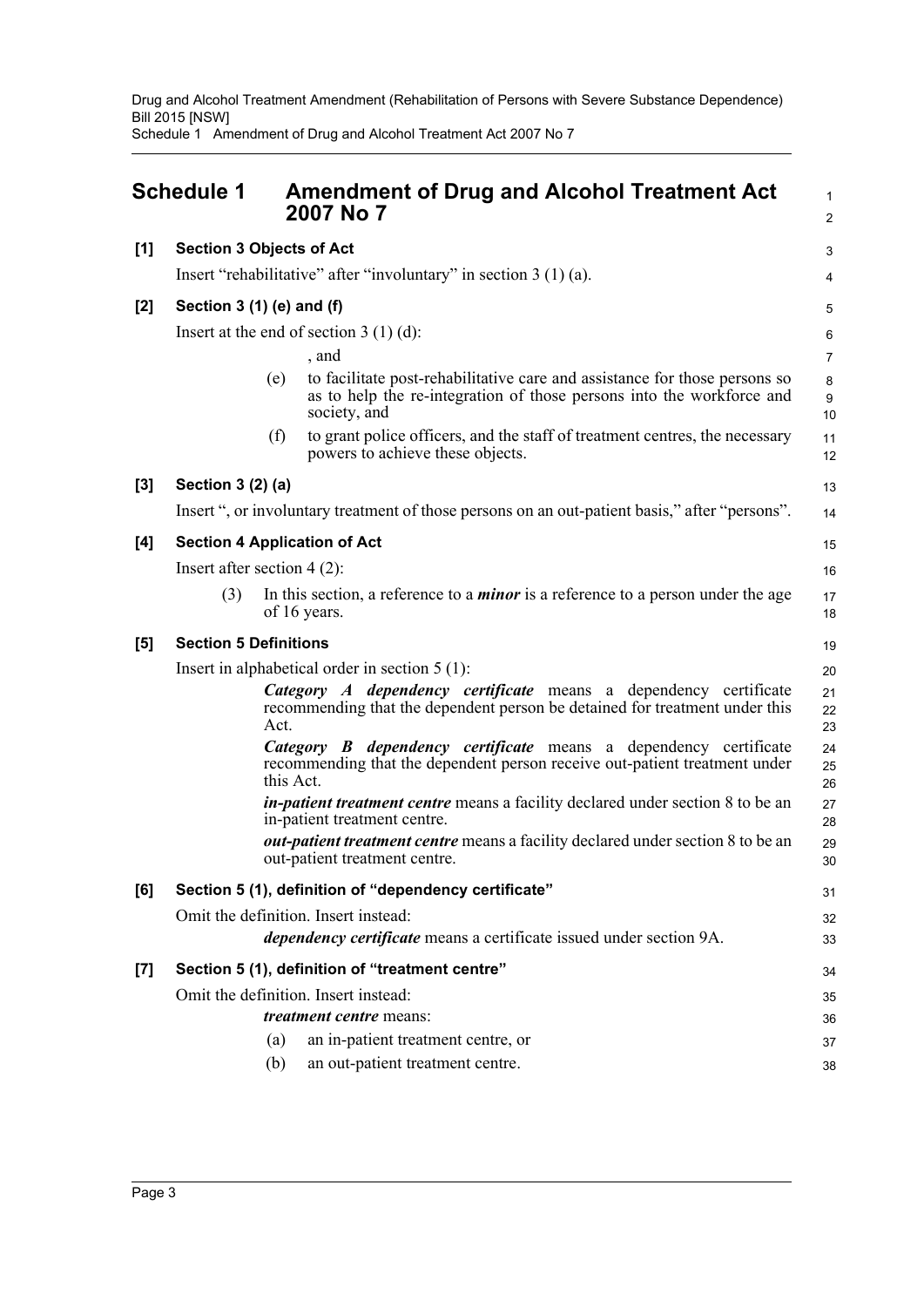| [8]    | Part 2, heading<br>Omit the heading. Insert instead: |                  |                                                                                                |                                                                                                                                                                                                                                                                                            |                      |  |  |
|--------|------------------------------------------------------|------------------|------------------------------------------------------------------------------------------------|--------------------------------------------------------------------------------------------------------------------------------------------------------------------------------------------------------------------------------------------------------------------------------------------|----------------------|--|--|
|        | Part 2                                               |                  |                                                                                                | <b>Involuntary treatment</b>                                                                                                                                                                                                                                                               | 3                    |  |  |
| [9]    |                                                      |                  |                                                                                                | Section 6 General restriction on involuntary detention                                                                                                                                                                                                                                     | 4                    |  |  |
|        |                                                      |                  |                                                                                                | Omit "a treatment centre". Insert instead "an in-patient treatment centre".                                                                                                                                                                                                                | 5                    |  |  |
| [10]   |                                                      | <b>Section 6</b> |                                                                                                |                                                                                                                                                                                                                                                                                            | 6                    |  |  |
|        |                                                      |                  |                                                                                                | Insert "Category A" before "dependency certificate".                                                                                                                                                                                                                                       | 7                    |  |  |
| $[11]$ |                                                      |                  |                                                                                                | <b>Section 8 Declaration of treatment centres</b>                                                                                                                                                                                                                                          |                      |  |  |
|        |                                                      |                  |                                                                                                | Omit "a treatment centre" from section $8(1)(a)$ .                                                                                                                                                                                                                                         | 8                    |  |  |
|        |                                                      |                  |                                                                                                |                                                                                                                                                                                                                                                                                            | 9                    |  |  |
|        |                                                      |                  |                                                                                                | Insert instead "an in-patient treatment centre or an out-patient treatment centre".                                                                                                                                                                                                        | 10                   |  |  |
| [12]   |                                                      | Section 8 (1A)   |                                                                                                |                                                                                                                                                                                                                                                                                            | 11                   |  |  |
|        |                                                      |                  |                                                                                                | Insert after section $8(1)$ :                                                                                                                                                                                                                                                              | 12                   |  |  |
|        |                                                      | (1A)             |                                                                                                | The Director-General must not declare any premises to be an in-patient<br>treatment centre or an out-patient treatment centre unless the Director-General<br>is satisfied that its facilities for the rehabilitation of persons with severe<br>substance dependence are safe and adequate. | 13<br>14<br>15<br>16 |  |  |
| $[13]$ |                                                      |                  | <b>Sections 9 and 9A</b>                                                                       |                                                                                                                                                                                                                                                                                            | 17                   |  |  |
|        | Omit section 9. Insert instead:                      |                  |                                                                                                |                                                                                                                                                                                                                                                                                            |                      |  |  |
|        | 9                                                    |                  | Certain persons may request assessment of person with suspected severe<br>substance dependence |                                                                                                                                                                                                                                                                                            |                      |  |  |
|        |                                                      | (1)              |                                                                                                | A concerned person may, if he or she reasonably suspects that another person<br>has a severe substance dependence, request an accredited medical practitioner<br>to assess the other person for treatment under this Act.                                                                  | 21<br>22<br>23       |  |  |
|        |                                                      | (2)              |                                                                                                | In this section:                                                                                                                                                                                                                                                                           | 24                   |  |  |
|        |                                                      |                  |                                                                                                | <i>concerned person</i> means any of the following:                                                                                                                                                                                                                                        | 25                   |  |  |
|        |                                                      |                  | (a)                                                                                            | a medical practitioner,                                                                                                                                                                                                                                                                    | 26                   |  |  |
|        |                                                      |                  | (b)                                                                                            | a social worker,                                                                                                                                                                                                                                                                           | 27                   |  |  |
|        |                                                      |                  |                                                                                                | (c) a police officer,                                                                                                                                                                                                                                                                      | 28                   |  |  |
|        |                                                      |                  | (d)                                                                                            | a psychologist,                                                                                                                                                                                                                                                                            | 29                   |  |  |
|        |                                                      |                  | (e)                                                                                            | a member of staff of a community-based not-for-profit organisation that<br>provides services that include the rehabilitation of persons with a severe<br>substance dependence,                                                                                                             | 30<br>31<br>32       |  |  |
|        |                                                      |                  | (f)                                                                                            | a member of staff of a private health facility (within the meaning of the<br><i>Private Health Facilities Act 2007</i> ) that provides services that include<br>the rehabilitation of persons with a severe substance dependence,                                                          | 33<br>34<br>35       |  |  |
|        |                                                      |                  | (g)                                                                                            | a close friend or relative of the person with a suspected severe substance<br>dependence,                                                                                                                                                                                                  | 36<br>37             |  |  |
|        |                                                      |                  | (h)                                                                                            | the primary carer, or any other care-giver, of the person with a suspected<br>severe substance dependence,                                                                                                                                                                                 | 38<br>39             |  |  |
|        |                                                      |                  | (i)                                                                                            | the Director-General.                                                                                                                                                                                                                                                                      | 40                   |  |  |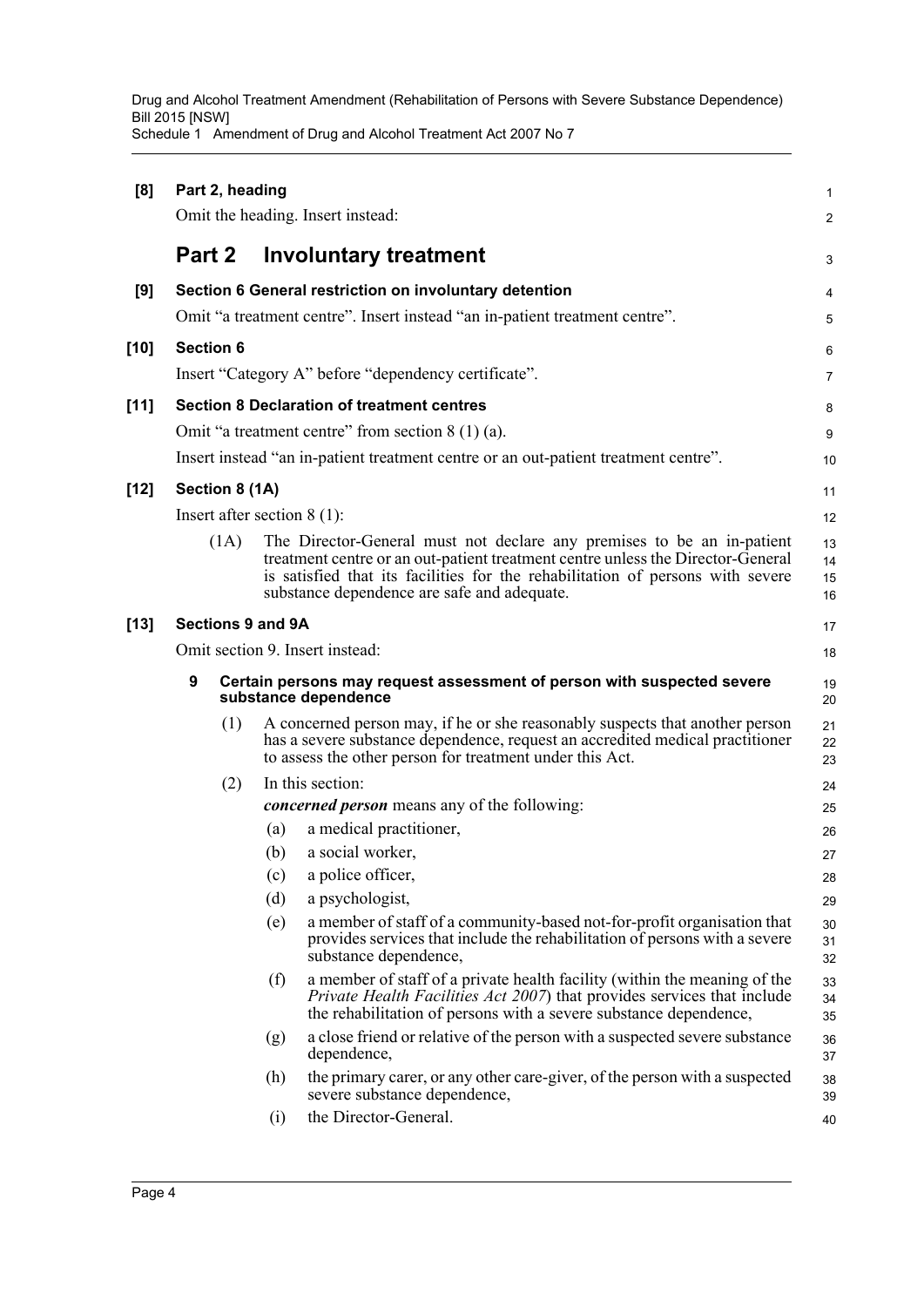Schedule 1 Amendment of Drug and Alcohol Treatment Act 2007 No 7

### **9A Assessing persons for treatment**

|     |         | Assessing persons for treatment                                                                                                                                                                                                                                                             | $\mathbf{1}$             |
|-----|---------|---------------------------------------------------------------------------------------------------------------------------------------------------------------------------------------------------------------------------------------------------------------------------------------------|--------------------------|
| (1) |         | An accredited medical practitioner who has been requested to assess a person<br>for treatment under this Act may carry out that assessment.                                                                                                                                                 | $\mathbf{2}$<br>3        |
| (2) |         | After assessing the person, the accredited medical practitioner may issue a<br>certificate (a <i>dependency certificate</i> ):                                                                                                                                                              | 4<br>5                   |
|     | (a)     | in the form shown in Schedule 2, recommending that the dependent<br>person be detained for in-patient treatment under this Act (a Category<br>A dependency certificate), or                                                                                                                 | 6<br>$\overline{7}$<br>8 |
|     | (b)     | in the form shown in Schedule 2A, recommending that, instead of being<br>detained, the dependent person receive treatment at an out-patient<br>treatment centre under this Act (a Category B dependency certificate).                                                                       | 9<br>10<br>11            |
| (3) |         | A dependency certificate must not be issued in relation to a person unless the<br>accredited medical practitioner is satisfied that:                                                                                                                                                        | 12<br>13                 |
|     | (a)     | the person has a severe substance dependence, and                                                                                                                                                                                                                                           | 14                       |
|     | (b)     | the care, treatment or control of the person is necessary:                                                                                                                                                                                                                                  | 15                       |
|     |         | to protect the person from harm to his or her own physical or<br>(i)<br>mental health, or                                                                                                                                                                                                   | 16<br>17                 |
|     |         | to protect others (including, but not limited to, children in the care<br>(ii)<br>of the person or dependants of the person) from harm to their<br>physical or mental health, or                                                                                                            | 18<br>19<br>20           |
|     |         | to remove the risk of the person committing an offence due to the<br>(iii)<br>person's severe substance dependence, and                                                                                                                                                                     | 21<br>22                 |
|     | (c)     | the person is likely to benefit from treatment for his or her substance<br>dependence but is unable or unwilling to participate in treatment<br>voluntarily, and                                                                                                                            | 23<br>24<br>25           |
|     | (d)     | no other appropriate and less restrictive means for dealing with the<br>person are reasonably available.                                                                                                                                                                                    | 26<br>27                 |
| (4) |         | A dependency certificate must not be issued in relation to a person unless the<br>accredited medical practitioner has sought the involvement of the person in the<br>process of planning and developing a personalised plan for the person's<br>rehabilitation and treatment.               | 28<br>29<br>30<br>31     |
| (5) | unless: | A Category B dependency certificate must not be issued in relation to a person                                                                                                                                                                                                              | 32<br>33                 |
|     | (a)     | in addition to being satisfied of the matters specified in subsection (3),<br>the accredited medical practitioner is satisfied that out-patient treatment<br>is an appropriate treatment for the person, having regard to the person's<br>medical condition and personal circumstances, and | 34<br>35<br>36<br>37     |
|     | (b)     | the accredited medical practitioner has explained to the person the<br>elements of out-patient treatment, including the implanting of<br>naltrexone under the person's skin, and                                                                                                            | 38<br>39<br>40           |
|     | (c)     | the person has agreed in writing:                                                                                                                                                                                                                                                           | 41                       |
|     |         | to have naltrexone implanted under his or her skin, and<br>(i)                                                                                                                                                                                                                              | 42                       |
|     |         | (ii)<br>to co-operate with any measures for monitoring the person's<br>substance use or other behaviour, and                                                                                                                                                                                | 43<br>44                 |
|     |         | to receive the counselling required by this Act.<br>(iii)                                                                                                                                                                                                                                   | 45                       |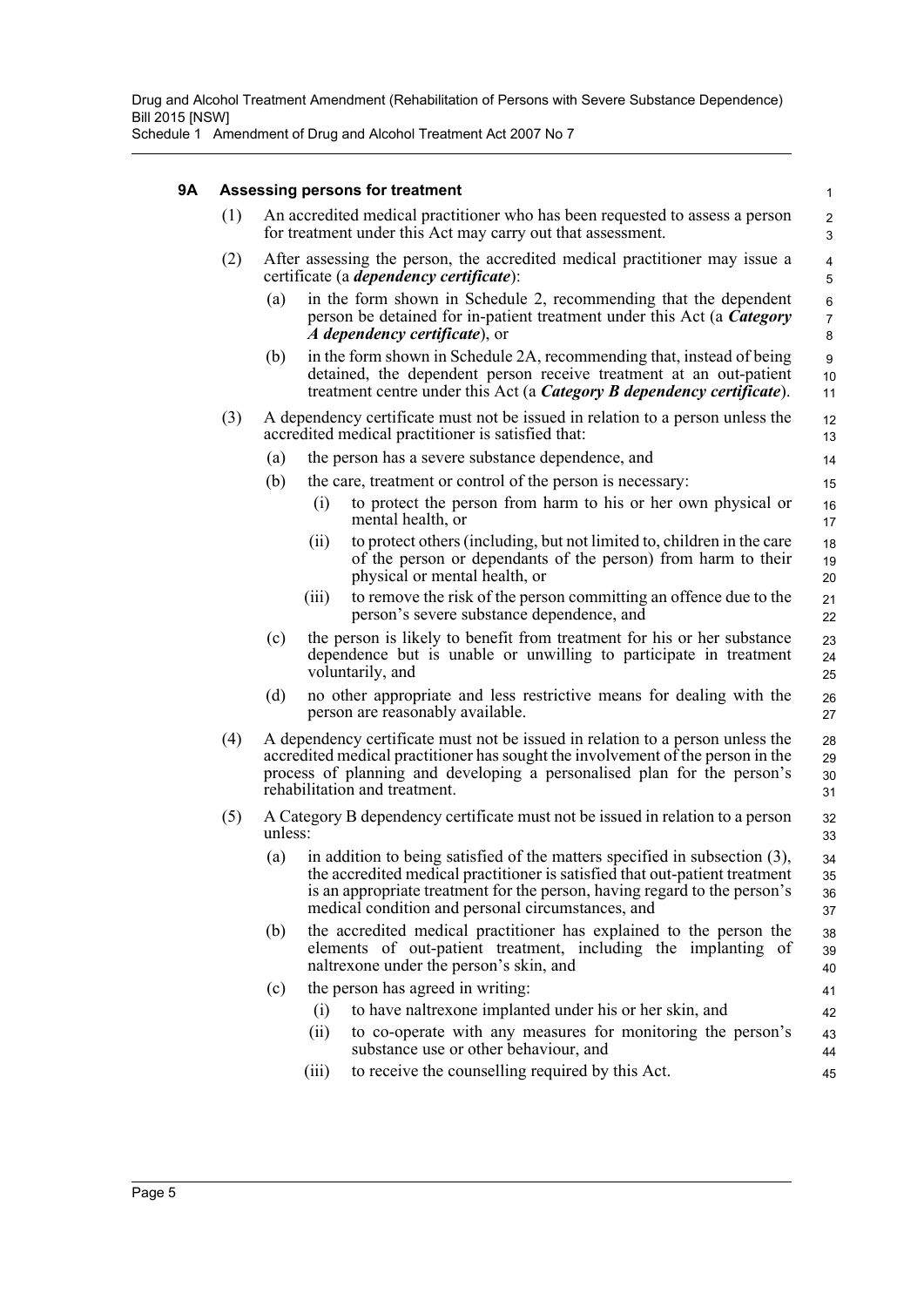|        |     | (6)                      |         | A Category B dependency certificate:                                                                                                                                                                                                                                                                   | 1                          |
|--------|-----|--------------------------|---------|--------------------------------------------------------------------------------------------------------------------------------------------------------------------------------------------------------------------------------------------------------------------------------------------------------|----------------------------|
|        |     |                          | (a)     | must specify:                                                                                                                                                                                                                                                                                          | $\overline{2}$             |
|        |     |                          |         | the intervals at which the dependent person must attend the<br>(i)<br>out-patient treatment centre for the implanting of naltrexone<br>under the person's skin, and                                                                                                                                    | 3<br>$\overline{4}$<br>5   |
|        |     |                          |         | the measures to be taken by the treatment centre for monitoring<br>(11)<br>the person's substance use or other behaviour, and                                                                                                                                                                          | 6<br>$\overline{7}$        |
|        |     |                          |         | the out-patient counselling for relapse prevention that the person<br>(111)<br>must attend, and                                                                                                                                                                                                        | 8<br>9                     |
|        |     |                          | (b)     | may specify the further counselling that the dependent person must<br>attend for medical problems (other than severe substance dependence)<br>that the dependent person has (including, but not limited to, mental<br>health problems, chronic pain and barriers to social adjustment or<br>recovery). | 10<br>11<br>12<br>13<br>14 |
|        |     | (7)                      |         | A Category B dependency certificate cannot be issued after the date appointed<br>under section $15A(3)$ .                                                                                                                                                                                              | 15<br>16                   |
| $[14]$ |     |                          |         | <b>Section 10 Order for assessment</b>                                                                                                                                                                                                                                                                 | 17                         |
|        |     | Omit section $10(6)$ .   |         |                                                                                                                                                                                                                                                                                                        | 18                         |
| $[15]$ |     | Sections 11A and 11B     |         |                                                                                                                                                                                                                                                                                                        | 19                         |
|        |     | Insert after section 11: |         |                                                                                                                                                                                                                                                                                                        | 20                         |
|        | 11A |                          |         | Legal representation for persons before dependency certificate issued                                                                                                                                                                                                                                  | 21                         |
|        |     |                          | issued. | An accredited medical practitioner must not issue a dependency certificate in<br>relation to a person unless the medical practitioner has given the person a<br>reasonable opportunity to seek legal representation before the certificate is                                                          | 22<br>23<br>24<br>25       |
|        | 11B |                          |         | Parent or guardian of young person must consent to assessment and issue of<br>dependency certificate                                                                                                                                                                                                   | 26<br>27                   |
|        |     |                          |         | If a person proposed to be assessed under section 9A is under the age of<br>18 years, the accredited medical practitioner conducting the assessment:                                                                                                                                                   | 28<br>29                   |
|        |     |                          | (a)     | must, before conducting the assessment, obtain the consent of the parent<br>or guardian of the young person to the conduct of an assessment, and                                                                                                                                                       | 30<br>31                   |
|        |     |                          | (b)     | must, before issuing a dependency certificate, obtain the consent of the<br>parent or guardian of the young person to the issue of the dependency<br>certificate.                                                                                                                                      | 32<br>33<br>34             |
| $[16]$ |     | Sections 14 and 14A      |         |                                                                                                                                                                                                                                                                                                        | 35                         |
|        |     |                          |         | Omit section 14. Insert instead:                                                                                                                                                                                                                                                                       | 36                         |
|        | 14  |                          |         | Term of dependency certificates                                                                                                                                                                                                                                                                        | 37                         |
|        |     | (1)                      |         | If an accredited medical practitioner issues a Category A dependency<br>certificate in relation to a person, the person must not be detained for treatment<br>for more than 90 days after the day the certificate is issued.                                                                           | 38<br>39<br>40             |
|        |     | (2)                      |         | If an accredited medical practitioner issues a Category B dependency<br>certificate in relation to a person, the person must not be required to undergo<br>treatment (including counselling) for more than 90 days after the day the<br>certificate is issued.                                         | 41<br>42<br>43<br>44       |
|        |     |                          |         |                                                                                                                                                                                                                                                                                                        |                            |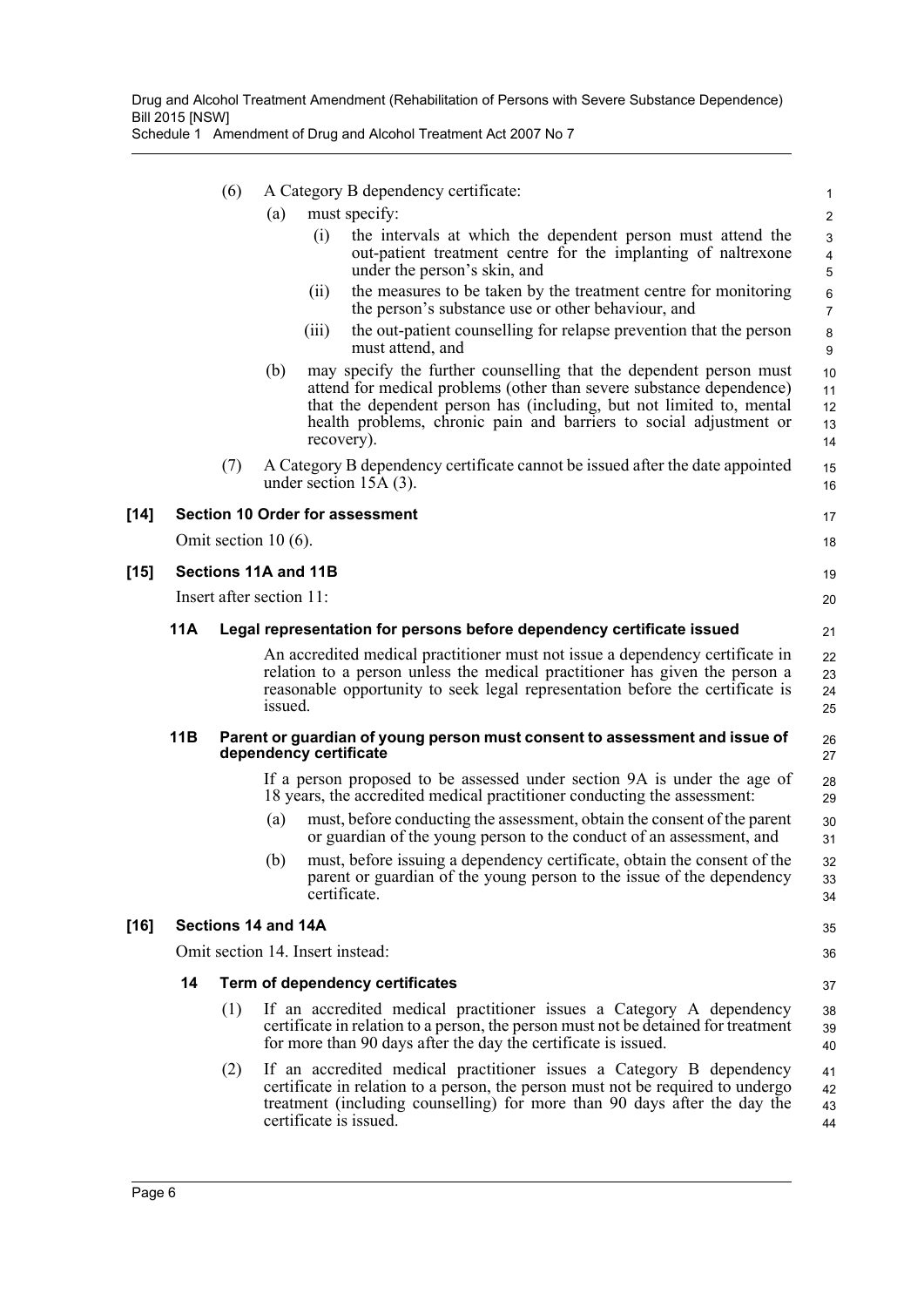|        | 14A |     | Review of Category A dependency certificates                                                                                                                                                                                                                          | $\mathbf{1}$                                         |
|--------|-----|-----|-----------------------------------------------------------------------------------------------------------------------------------------------------------------------------------------------------------------------------------------------------------------------|------------------------------------------------------|
|        |     |     | An accredited medical practitioner must, as soon as practicable after the<br>practitioner issues a Category A dependency certificate in relation to a person<br>being assessed, bring the person before a Magistrate for a review of the issue<br>of the certificate. | $\overline{2}$<br>$\mathsf 3$<br>$\overline{4}$<br>5 |
| $[17]$ |     |     | Sections 14B and 14C                                                                                                                                                                                                                                                  | 6                                                    |
|        |     |     | Insert before section 15:                                                                                                                                                                                                                                             | 7                                                    |
|        | 14B |     | Choice of treatment centre for treatment of specific dependent persons                                                                                                                                                                                                | 8                                                    |
|        |     | (1) | The Director-General may determine the treatment centre in which a specified<br>dependent person, or class of dependent persons, is to be treated.                                                                                                                    | 9<br>10                                              |
|        |     | (2) | In making that determination, the Director-General is to have regard to the best<br>interests of the dependent person or persons concerned.                                                                                                                           | 11<br>12                                             |
|        |     | (3) | The Director-General may direct that a specified dependent person receive<br>treatment in a hospital rather than a treatment centre. If such a direction is<br>made, any reference in this Act to a treatment centre includes a reference to<br>that hospital.        | 13<br>14<br>15<br>16                                 |
|        | 14C |     | Detention and treatment of persons subject to Category A dependency<br>certificates                                                                                                                                                                                   | 17<br>18                                             |
|        |     | (1) | If a Category A dependency certificate is issued in relation to a person, the<br>person:                                                                                                                                                                              | 19<br>20                                             |
|        |     |     | may be detained in accordance with the certificate, and<br>(a)<br>must not be taken into detention if more than 14 days have elapsed after<br>(b)<br>the issue of the dependency certificate.                                                                         | 21<br>22<br>23                                       |
|        |     | (2) | The treatment of such a dependent person must commence no later than 7 days<br>after the person arrives at the relevant treatment centre.                                                                                                                             | 24<br>25                                             |
| [18]   |     |     | <b>Section 15 Treatment of dependent persons</b>                                                                                                                                                                                                                      | 26                                                   |
|        |     |     | Omit "detained in" from section 15 (1). Insert instead "at".                                                                                                                                                                                                          | 27                                                   |
| [19]   |     |     | Section 15 (1) (b)                                                                                                                                                                                                                                                    | 28                                                   |
|        |     |     | Insert "his or her legal representative or, in the case of a person subject to a Category A<br>dependency certificate, with" after "adequately with".                                                                                                                 | 29<br>30                                             |
| [20]   |     |     | Section 15 (3) and (4)                                                                                                                                                                                                                                                | 31                                                   |
|        |     |     | Insert after section $15(2)$ :                                                                                                                                                                                                                                        | 32                                                   |
|        |     | (3) | An accredited medical practitioner responsible for the care of a dependent<br>person must give the dependent person an opportunity to be involved in the<br>process of planning and developing a personalised plan for his or her<br>rehabilitation and treatment.    | 33<br>34<br>35<br>36                                 |
|        |     | (4) | A dependent person is entitled to competent and reasonable care:                                                                                                                                                                                                      | 37                                                   |
|        |     |     | while being detained in an in-patient treatment centre, or<br>(a)                                                                                                                                                                                                     | 38                                                   |
|        |     |     | while being treated or counselled at an out-patient treatment centre.<br>(b)                                                                                                                                                                                          | 39                                                   |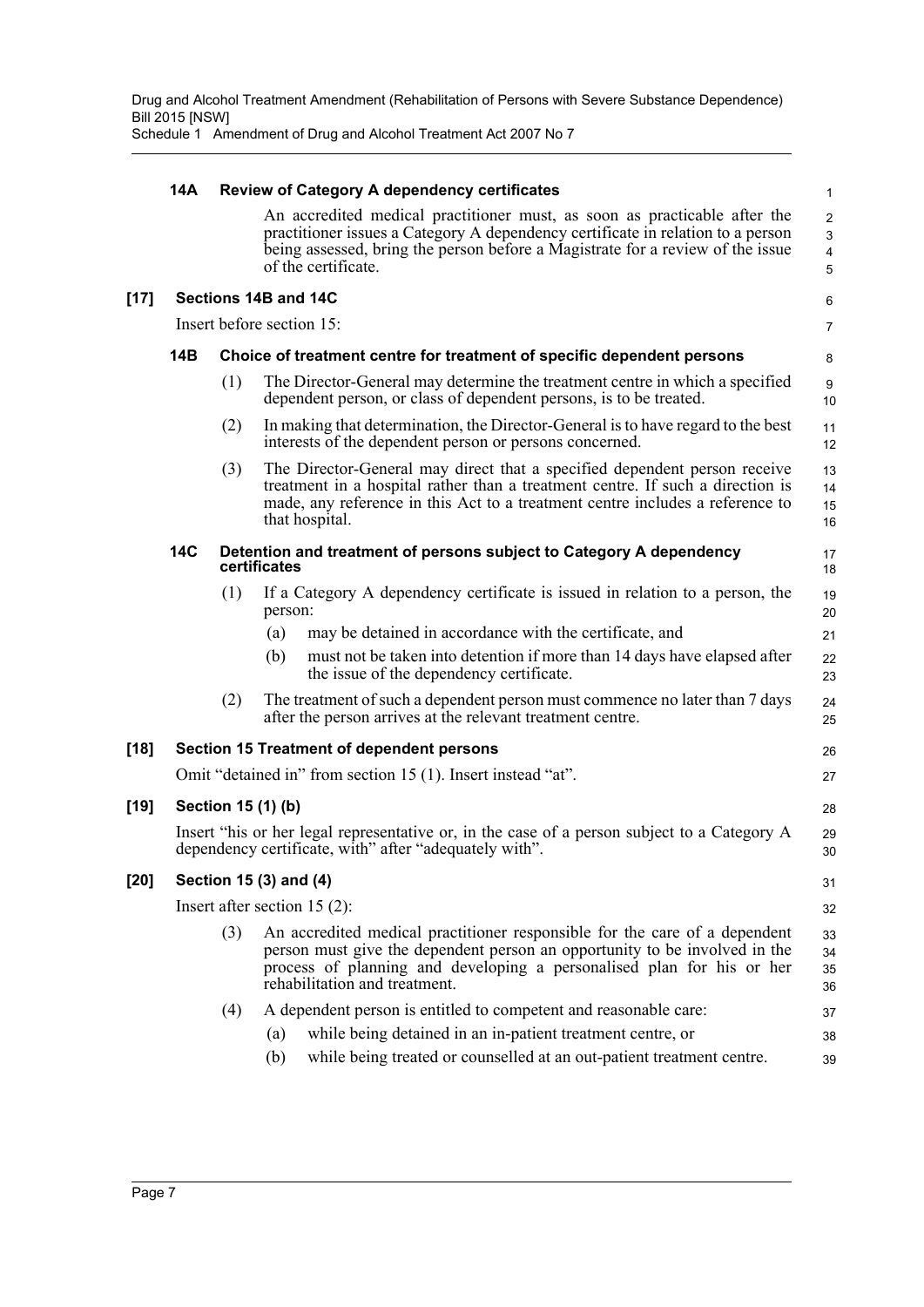| $[21]$ | Sections 15A-15C |                                                                                                                               |     |                                                                                                                                                                                                                                                       |                          |  |  |
|--------|------------------|-------------------------------------------------------------------------------------------------------------------------------|-----|-------------------------------------------------------------------------------------------------------------------------------------------------------------------------------------------------------------------------------------------------------|--------------------------|--|--|
|        |                  | Insert after section 15:                                                                                                      |     |                                                                                                                                                                                                                                                       | $\overline{2}$           |  |  |
|        | <b>15A</b>       |                                                                                                                               |     | Treatment of persons subject to Category B dependency certificate                                                                                                                                                                                     | 3                        |  |  |
|        |                  | (1)                                                                                                                           |     | A dependent person the subject of a Category B dependency certificate must:                                                                                                                                                                           | 4                        |  |  |
|        |                  |                                                                                                                               | (a) | attend the relevant treatment centre for the implanting of naltrexone<br>under his or her skin at the intervals specified in the dependency<br>certificate, and                                                                                       | 5<br>6<br>$\overline{7}$ |  |  |
|        |                  |                                                                                                                               | (b) | agree to being implanted with naltrexone at the intervals specified in the<br>dependency certificate, and                                                                                                                                             | 8<br>9                   |  |  |
|        |                  |                                                                                                                               | (c) | agree to undergo a weekly urine test, and                                                                                                                                                                                                             | 10                       |  |  |
|        |                  |                                                                                                                               | (d) | co-operate with any other measures for monitoring the person's<br>substance use or other behaviour that are specified in the dependency<br>certificate, and                                                                                           | 11<br>12<br>13           |  |  |
|        |                  |                                                                                                                               | (e) | attend any counselling for relapse prevention that is specified in the<br>dependency certificate, and                                                                                                                                                 | 14<br>15                 |  |  |
|        |                  |                                                                                                                               | (f) | attend any other counselling for any other medical problem that is<br>specified in the dependency certificate.                                                                                                                                        | 16<br>17                 |  |  |
|        |                  | (2)                                                                                                                           |     | This section applies to a dependent person for the period specified in the<br>dependency certificate. That period cannot exceed 90 days.                                                                                                              | 18<br>19                 |  |  |
|        |                  | (3)                                                                                                                           |     | This section is repealed on a date appointed by proclamation for its repeal.                                                                                                                                                                          | 20                       |  |  |
|        | 15B              | Persons subject to Category B dependency certificate who commit more than<br>21<br>one punishable breach to be detained<br>22 |     |                                                                                                                                                                                                                                                       |                          |  |  |
|        |                  | (1)                                                                                                                           |     | This section applies to a dependent person the subject of a Category B<br>dependency certificate:                                                                                                                                                     | 23<br>24                 |  |  |
|        |                  |                                                                                                                               | (a) | who, during the period specified in the dependency certificate, has, on<br>more than one occasion, committed a punishable breach, and                                                                                                                 | 25<br>26                 |  |  |
|        |                  |                                                                                                                               | (b) | who was, after the first punishable breach, warned by the director of the<br>relevant treatment centre of the consequences of any further punishable<br>breach.                                                                                       | 27<br>28<br>29           |  |  |
|        |                  | (2)                                                                                                                           |     | If this section applies:                                                                                                                                                                                                                              | 30                       |  |  |
|        |                  |                                                                                                                               | (a) | the person may be detained in accordance with the dependency<br>certificate issued in relation to the person as if the person were the<br>subject of a Category A dependency certificate, and                                                         | 31<br>32<br>33           |  |  |
|        |                  |                                                                                                                               | (b) | this Act applies to the person as follows:                                                                                                                                                                                                            | 34                       |  |  |
|        |                  |                                                                                                                               |     | sections 14A and 14C apply to the person as if the person were<br>(i)<br>the subject of a Category A dependency certificate issued on the<br>same day as the person committed the second or subsequent<br>punishable breach,                          | 35<br>36<br>37<br>38     |  |  |
|        |                  |                                                                                                                               |     | the remainder of this Act applies to the person as if the person<br>(ii)<br>were the subject of a Category A dependency certificate issued<br>on the same day, and for the same term, as the Category B<br>dependency certificate was in fact issued. | 39<br>40<br>41<br>42     |  |  |
|        |                  | (3)                                                                                                                           |     | In this section:                                                                                                                                                                                                                                      | 43                       |  |  |
|        |                  |                                                                                                                               |     | <i>punishable breach</i> means:                                                                                                                                                                                                                       | 44                       |  |  |
|        |                  |                                                                                                                               | (a) | a breach of section $15A(1)$ , or                                                                                                                                                                                                                     | 45                       |  |  |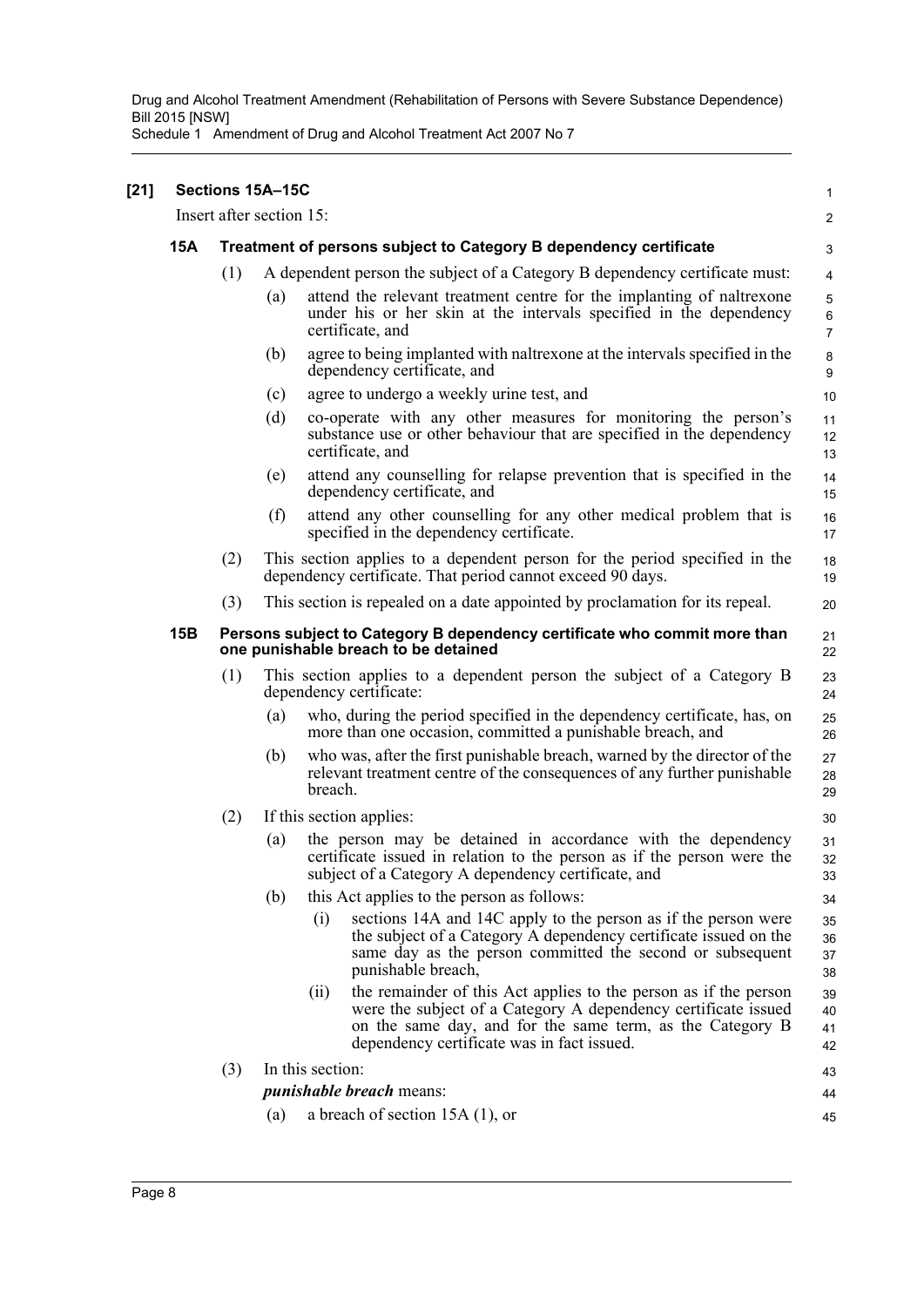|      |                                                             |      | (b) | the provision of a urine sample in which a substance listed in Schedule 1<br>is detected, or                                                                                                                                                                                                                                                                                                     | $\mathbf{1}$<br>$\overline{2}$   |  |
|------|-------------------------------------------------------------|------|-----|--------------------------------------------------------------------------------------------------------------------------------------------------------------------------------------------------------------------------------------------------------------------------------------------------------------------------------------------------------------------------------------------------|----------------------------------|--|
|      |                                                             |      | (c) | the detection of a substance listed in Schedule 1 by virtue of any other<br>monitoring, or                                                                                                                                                                                                                                                                                                       | 3<br>$\overline{4}$              |  |
|      |                                                             |      | (d) | a breach of section 20A.                                                                                                                                                                                                                                                                                                                                                                         | 5                                |  |
|      | <b>15C</b>                                                  |      |     | Psychiatric or psychological treatment and counselling                                                                                                                                                                                                                                                                                                                                           | 6                                |  |
|      |                                                             | (1)  |     | The director of a treatment centre must make arrangements for any dependent<br>person detained or treated at the centre to be provided with:                                                                                                                                                                                                                                                     | 7<br>8                           |  |
|      |                                                             |      | (a) | psychiatric or psychological treatment or counselling as an integrated<br>part of a rehabilitation plan, and                                                                                                                                                                                                                                                                                     | 9<br>10                          |  |
|      |                                                             |      | (b) | psychiatric or psychological treatment or counselling, or other medical<br>treatment, for other medical problems that the dependent person has<br>(including, but not limited to, mental health problems, chronic pain and<br>barriers to social adjustment or recovery), being treatment or<br>counselling that is specified in the dependency certificate issued in<br>relation to the person. | 11<br>12<br>13<br>14<br>15<br>16 |  |
|      |                                                             | (2)  |     | Any such treatment or counselling:                                                                                                                                                                                                                                                                                                                                                               | 17                               |  |
|      |                                                             |      | (a) | may be provided only after a further assessment of the dependent person<br>by an accredited medical practitioner, and                                                                                                                                                                                                                                                                            | 18<br>19                         |  |
|      |                                                             |      | (b) | in the case of treatment or counselling provided to a person detained at<br>an in-patient treatment centre—must be provided by a psychiatrist,<br>psychologist or other health care practitioner who is independent of the<br>treatment centre.                                                                                                                                                  | 20<br>21<br>22<br>23             |  |
| [22] |                                                             |      |     | Section 16 Information to be given to dependent person                                                                                                                                                                                                                                                                                                                                           | 24                               |  |
|      |                                                             |      |     | Insert after section 16 $(1)$ :                                                                                                                                                                                                                                                                                                                                                                  | 25                               |  |
|      |                                                             | (1A) |     | In particular, the written statement in relation to the dependent person's legal<br>rights must refer to the following facts:                                                                                                                                                                                                                                                                    | 26<br>27                         |  |
|      |                                                             |      | (a) | that the person cannot be involuntarily detained, or required to undergo<br>treatment, for more than 90 days,                                                                                                                                                                                                                                                                                    | 28<br>29                         |  |
|      |                                                             |      | (b) | that, when the term of the dependency certificate finishes, the person<br>may refuse further treatment (unless a further assessment is made in<br>pursuance of section 25A (5) and a further certificate is issued),                                                                                                                                                                             | 30<br>31<br>32                   |  |
|      |                                                             |      | (c) | that the person has a right to legal representation under section 21A,                                                                                                                                                                                                                                                                                                                           | 33                               |  |
|      |                                                             |      | (d) | that the person has a right to competent and reasonable care under<br>section 15 $(4)$ .                                                                                                                                                                                                                                                                                                         | 34<br>35                         |  |
|      |                                                             |      |     | <b>Note.</b> Section 18 gives a dependent person the subject of a Category A dependency<br>certificate a right to be given a statement of the rights of review of the dependency<br>certificate conferred on the person under Part 4.                                                                                                                                                            | 36<br>37<br>38                   |  |
| [23] |                                                             |      |     | Section 17 Notice to primary carer about detention                                                                                                                                                                                                                                                                                                                                               | 39                               |  |
|      |                                                             |      |     | Omit "the dependency certificate" from section 17 (1).                                                                                                                                                                                                                                                                                                                                           | 40                               |  |
|      | Insert instead "a Category A dependency certificate".<br>41 |      |     |                                                                                                                                                                                                                                                                                                                                                                                                  |                                  |  |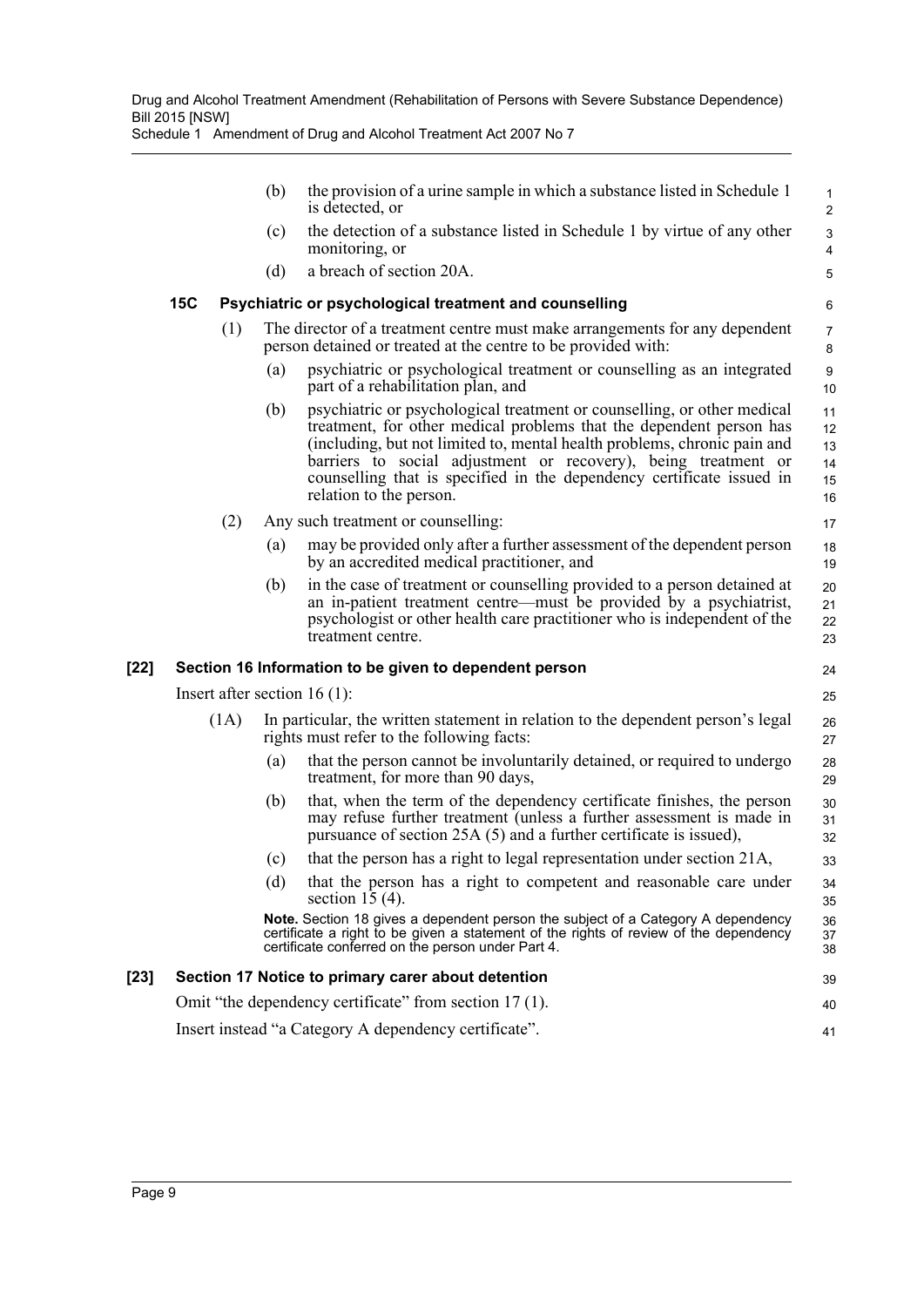| $[24]$ |     |     |                                                                | Section 18 Notice to dependent person of review rights                                                                                                                                                                                    | 1                    |  |  |  |
|--------|-----|-----|----------------------------------------------------------------|-------------------------------------------------------------------------------------------------------------------------------------------------------------------------------------------------------------------------------------------|----------------------|--|--|--|
|        |     |     | from section 18 $(1)$ .                                        | Omit "the dependent person a statement of the rights of appeal conferred on the person"                                                                                                                                                   | 2<br>3               |  |  |  |
|        |     |     |                                                                | Insert instead "a dependent person the subject of a Category A dependency certificate a<br>statement of his or her right to have the dependency certificate reviewed".                                                                    | 4<br>5               |  |  |  |
| $[25]$ |     |     |                                                                | Section 19 Notice to primary carer of events affecting dependent person                                                                                                                                                                   | 6                    |  |  |  |
|        |     |     | Omit section 19 (1). Insert instead:                           |                                                                                                                                                                                                                                           | 7                    |  |  |  |
|        |     | (1) | occurs:                                                        | An accredited medical practitioner must take all reasonably practicable steps<br>to notify the primary carer of a dependent person if any of the following events                                                                         | 8<br>9<br>10         |  |  |  |
|        |     |     | (a)                                                            | in the case of a dependent person the subject of a Category A<br>dependency certificate:                                                                                                                                                  | 11<br>12             |  |  |  |
|        |     |     | (i)                                                            | the person is absent from the relevant treatment centre without<br>permission or fails to return at the end of a period of leave, or                                                                                                      | 13<br>14             |  |  |  |
|        |     |     | (11)                                                           | the person is discharged from the treatment centre,                                                                                                                                                                                       | 15                   |  |  |  |
|        |     |     | (b)                                                            | in the case of a dependent person the subject of a Category B<br>dependency certificate:                                                                                                                                                  | 16<br>17             |  |  |  |
|        |     |     | (i)                                                            | the person fails to attend the relevant treatment centre for the<br>implanting of naltrexone under the person's skin at the intervals<br>specified in the dependency certificate, or                                                      | 18<br>19<br>20       |  |  |  |
|        |     |     | (11)                                                           | the person fails to agree to being implanted with naltrexone at the<br>intervals specified in the dependency certificate, or                                                                                                              | 21<br>22             |  |  |  |
|        |     |     | (iii)                                                          | the person fails to agree to a weekly urine test, or                                                                                                                                                                                      | 23                   |  |  |  |
|        |     |     | (iv)                                                           | the person fails to co-operate with any other measures for<br>monitoring the person's substance use or other behaviour that are<br>specified in the dependency certificate, or                                                            | 24<br>25<br>26       |  |  |  |
|        |     |     | (v)                                                            | any urine sample provided by the person, or any other such<br>monitoring, indicates that the person has consumed a substance<br>listed in Schedule 1, or                                                                                  | 27<br>28<br>29       |  |  |  |
|        |     |     | (vi)                                                           | the person breaches section 20A, or                                                                                                                                                                                                       | 30                   |  |  |  |
|        |     |     | (vii)                                                          | the person fails to attend the counselling for relapse prevention<br>that is specified in the dependency certificate, or                                                                                                                  | 31<br>32             |  |  |  |
|        |     |     | (viii)                                                         | the person fails to attend any other counselling for any other<br>medical problem that is specified in the dependency certificate.                                                                                                        | 33<br>34             |  |  |  |
| $[26]$ |     |     | Sections 19A and 19B                                           |                                                                                                                                                                                                                                           | 35                   |  |  |  |
|        |     |     | Insert after section 19:                                       |                                                                                                                                                                                                                                           | 36                   |  |  |  |
|        | 19A |     | Treatment may be refused if dependent person is awaiting trial |                                                                                                                                                                                                                                           |                      |  |  |  |
|        |     |     |                                                                | The Director-General may determine that a dependent person is not to be<br>detained or treated under this Act if the Director-General is aware that the<br>person is awaiting trial for an alleged criminal offence.                      | 38<br>39<br>40       |  |  |  |
|        | 19B |     |                                                                | Detention of person for the purposes of involuntary rehabilitation                                                                                                                                                                        | 41                   |  |  |  |
|        |     | (1) | treatment centre:                                              | An accredited medical practitioner who issues a Category A dependency<br>certificate may request the assistance of any of the following persons to take<br>custody of a dependent person for the purposes of transporting the person to a | 42<br>43<br>44<br>45 |  |  |  |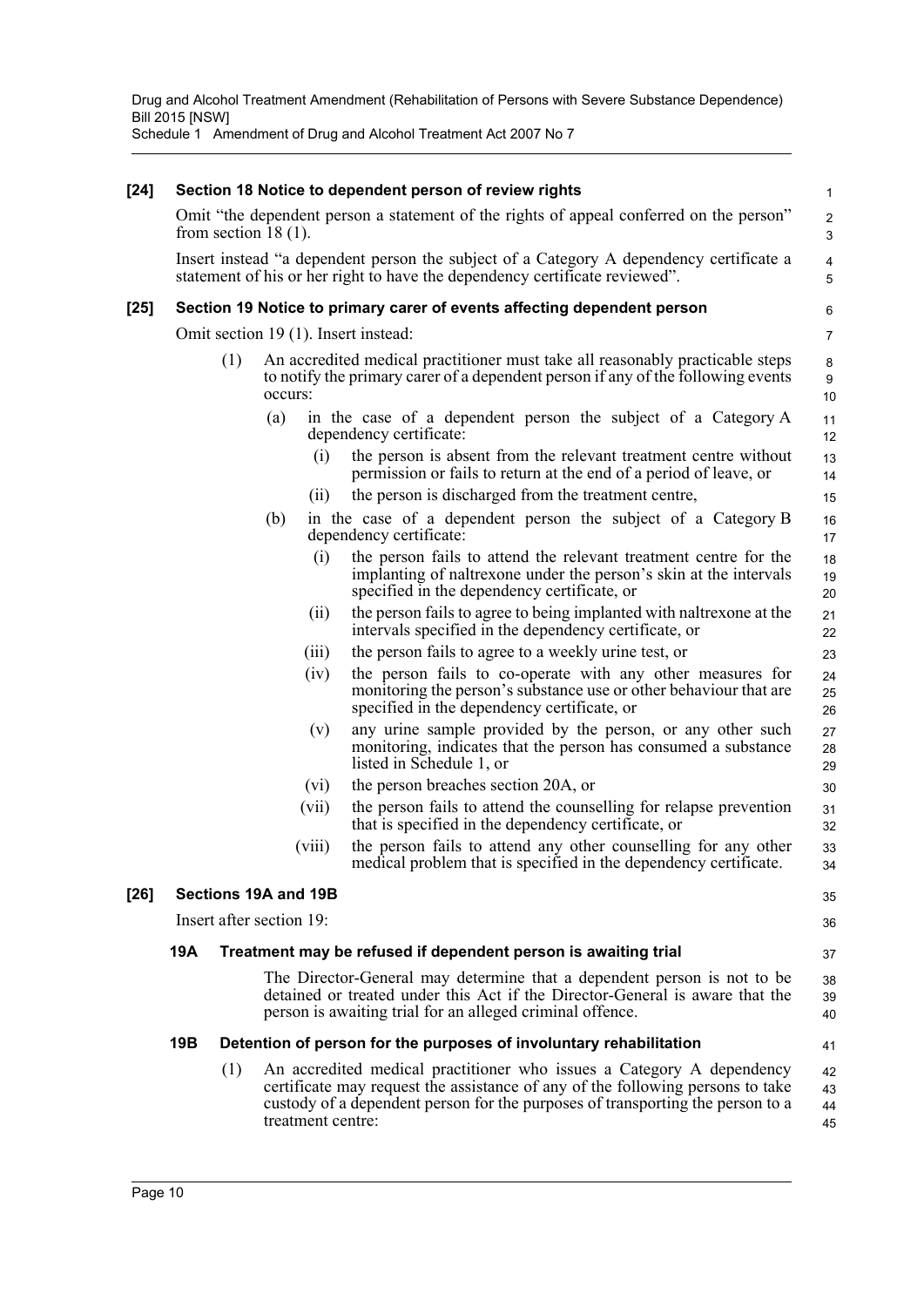|        |     |                          | (a) | a police officer,                                                                                                                                                                               | $\mathbf{1}$                        |
|--------|-----|--------------------------|-----|-------------------------------------------------------------------------------------------------------------------------------------------------------------------------------------------------|-------------------------------------|
|        |     |                          | (b) | a member of staff of the Ministry of Health,                                                                                                                                                    | $\overline{c}$                      |
|        |     |                          | (c) | a person of a class prescribed by the regulations.                                                                                                                                              | 3                                   |
|        |     | (2)                      |     | A dependent person must not be taken into custody for such a purpose if more<br>than 14 days have elapsed after a dependency certificate was issued in relation<br>to that person.              | 4<br>$\mathbf 5$<br>$6\phantom{1}6$ |
| $[27]$ |     |                          |     | Section 20 Transporting dependent person to treatment centre                                                                                                                                    | 7                                   |
|        |     |                          |     | Omit "to or from a treatment centre" from section 20 (1).                                                                                                                                       | 8                                   |
|        |     | treatment centre".       |     | Insert instead "the subject of a Category A dependency certificate to or from an in-patient                                                                                                     | 9<br>10                             |
| $[28]$ |     | Section 20 (4A)          |     |                                                                                                                                                                                                 | 11                                  |
|        |     |                          |     | Insert after section $20(4)$ :                                                                                                                                                                  | 12                                  |
|        |     | (4A)                     |     | The rights and bodily integrity of a dependent person must be observed at all<br>times while the person is being searched in accordance with subsection (3).                                    | 13<br>14                            |
| $[29]$ |     | <b>Section 20A</b>       |     |                                                                                                                                                                                                 | 15                                  |
|        |     | Insert after section 20: |     |                                                                                                                                                                                                 | 16                                  |
|        | 20A |                          |     | Conduct of dependent person undergoing treatment                                                                                                                                                | 17                                  |
|        |     | (1)                      |     | A dependent person must not consume or have in his or her possession any of<br>the following during the period of the person's treatment under this Act:                                        | 18<br>19                            |
|        |     |                          | (a) | any of the substance in relation to which the person has a severe<br>substance dependence,                                                                                                      | 20<br>21                            |
|        |     |                          | (b) | any liquor within the meaning of the Liquor Act 2007,                                                                                                                                           | 22                                  |
|        |     |                          | (c) | any prohibited drug within the meaning of the Drug Misuse and<br>Trafficking Act 1985,                                                                                                          | 23<br>24                            |
|        |     |                          | (d) | any other substance (including any volatile solvent of a type) listed in<br>Schedule 1, or intoxicating substance of a kind prescribed by the<br>regulations.                                   | 25<br>26<br>27                      |
|        |     | (2)                      |     | A dependent person must not, without reasonable excuse, have in his or her<br>possession any of the following during the period of the person's treatment<br>under this Act:                    | 28<br>29<br>30                      |
|        |     |                          | (a) | any hypodermic syringe,                                                                                                                                                                         | 31                                  |
|        |     |                          | (b) | any other object that, in the opinion of the director of the relevant<br>treatment centre, is able to be used by the dependent person or any other<br>person in assisting abuse of a substance, | 32<br>33<br>34                      |
|        |     |                          | (c) | anything that, in the opinion of the director of the relevant treatment<br>centre:                                                                                                              | 35<br>36                            |
|        |     |                          |     | (i)<br>could be detrimental to the rehabilitation process of the<br>dependent person or any other person being treated at the<br>treatment centre, or                                           | 37<br>38<br>39                      |
|        |     |                          |     | could be detrimental to the good order of the treatment centre.<br>(i)                                                                                                                          | 40                                  |
|        |     | (3)                      |     | Any substance, object or thing referred to in this section may be confiscated<br>from the dependent person by:                                                                                  | 41<br>42                            |
|        |     |                          | (a) | the director of the treatment centre at which the dependent person is<br>being treated, or                                                                                                      | 43<br>44                            |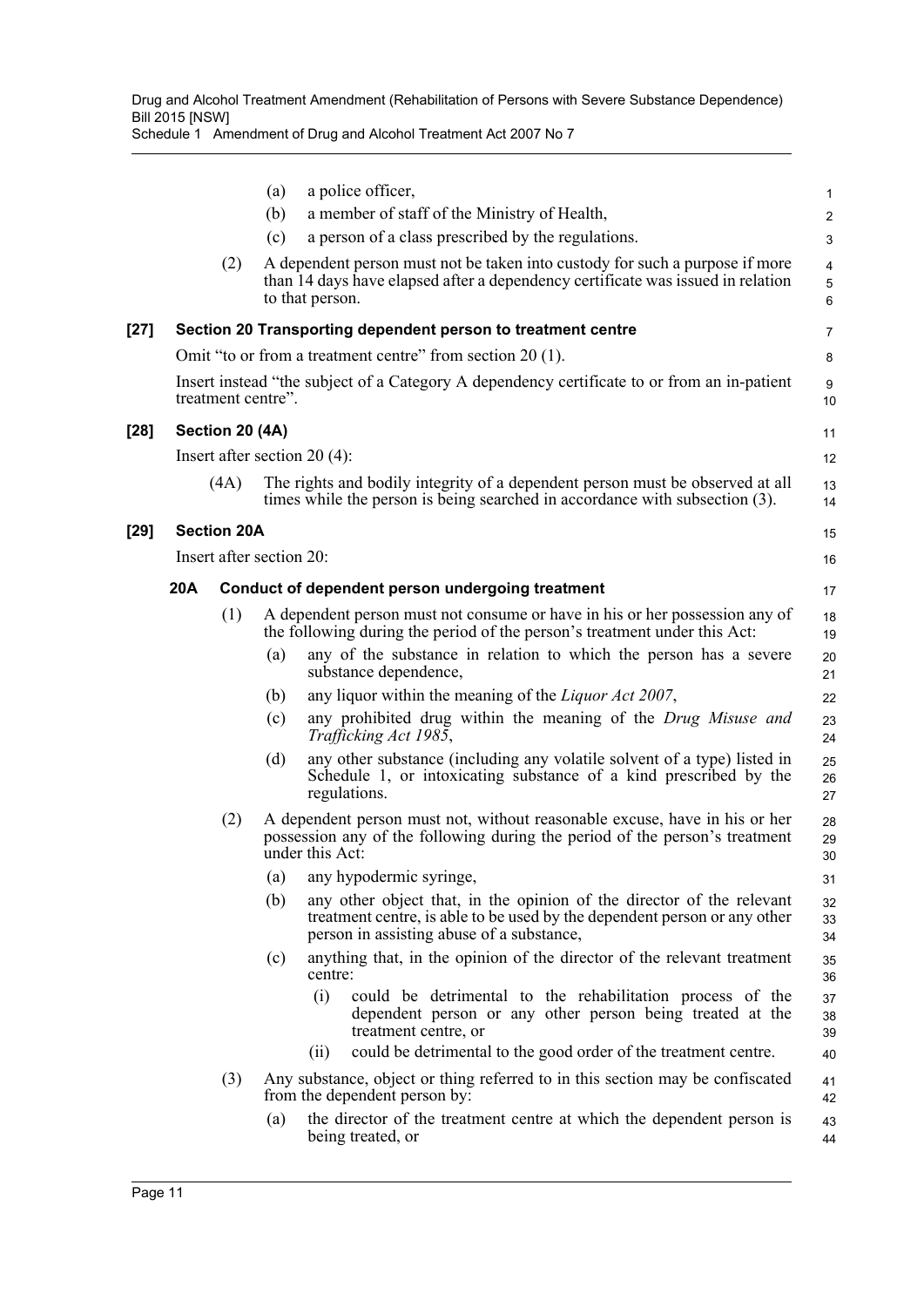|        |                                                                 |                          | (b) | any person acting with the authority of the director of the treatment<br>centre.                                                                                                            | $\mathbf{1}$<br>$\overline{2}$ |  |  |
|--------|-----------------------------------------------------------------|--------------------------|-----|---------------------------------------------------------------------------------------------------------------------------------------------------------------------------------------------|--------------------------------|--|--|
| $[30]$ |                                                                 | <b>Section 21A</b>       |     |                                                                                                                                                                                             | 3                              |  |  |
|        |                                                                 | Insert after section 21: |     |                                                                                                                                                                                             | 4                              |  |  |
|        | 21A                                                             |                          |     | <b>Right to legal representation</b>                                                                                                                                                        | 5                              |  |  |
|        |                                                                 |                          |     | The director of an in-patient treatment centre must ensure that each dependent<br>person detained at the centre has unrestricted access to legal representation at<br>all reasonable times. | 6<br>$\overline{7}$<br>8       |  |  |
| $[31]$ |                                                                 | treatment centre         |     | Section 22 Apprehension of persons not permitted to be absent from in-patient                                                                                                               | 9<br>10                        |  |  |
|        |                                                                 |                          |     | Omit "a treatment centre" wherever occurring in section $22(1)(a)$ and (3).                                                                                                                 | 11                             |  |  |
|        |                                                                 |                          |     | Insert instead "an in-patient treatment centre".                                                                                                                                            | 12                             |  |  |
| $[32]$ |                                                                 |                          |     | <b>Section 23 Police assistance</b>                                                                                                                                                         | 13                             |  |  |
|        |                                                                 |                          |     | Omit "a treatment centre" wherever occurring in section 23 (1) and (2).                                                                                                                     | 14                             |  |  |
|        |                                                                 |                          |     | Insert instead "an in-patient treatment centre".                                                                                                                                            | 15                             |  |  |
| $[33]$ |                                                                 | Section 23, note         |     |                                                                                                                                                                                             | 16                             |  |  |
|        |                                                                 |                          |     | Omit "treatment centre". Insert instead "in-patient treatment centre".                                                                                                                      | 17                             |  |  |
| $[34]$ | Section 24 Discharge from in-patient treatment centre-generally |                          |     |                                                                                                                                                                                             |                                |  |  |
|        | Omit "a treatment centre" wherever occurring.                   |                          |     |                                                                                                                                                                                             |                                |  |  |
|        | Insert instead "an in-patient treatment centre".                |                          |     |                                                                                                                                                                                             |                                |  |  |
| $[35]$ |                                                                 | Section 24 (2) (a)       |     |                                                                                                                                                                                             | 21                             |  |  |
|        | Omit "section 9 (3)". Insert instead "section 9A (3)".          |                          |     |                                                                                                                                                                                             |                                |  |  |
| $[36]$ |                                                                 | Section 24 (3) and (4)   |     |                                                                                                                                                                                             | 23                             |  |  |
|        |                                                                 |                          |     | Insert after section 24 (2):                                                                                                                                                                | 24                             |  |  |
|        |                                                                 | (3)                      |     | The Director-General must discharge a dependent person from an in-patient<br>treatment centre if:                                                                                           | 25<br>26                       |  |  |
|        |                                                                 |                          | (a) | an accredited medical practitioner has certified that the purpose of<br>rehabilitation of the dependent person has been achieved, or                                                        | 27<br>28                       |  |  |
|        |                                                                 |                          | (b) | a court orders the termination of the treatment, or                                                                                                                                         | 29                             |  |  |
|        |                                                                 |                          | (c) | the dependent person is remanded in police custody in relation to an<br>offence, or                                                                                                         | 30<br>31                       |  |  |
|        |                                                                 |                          | (d) | the dependent person has been sentenced to a term of imprisonment, or                                                                                                                       | 32                             |  |  |
|        |                                                                 |                          | (e) | the Director-General reasonably believes that the dependent person has<br>committed an offence while detained for treatment, or                                                             | 33<br>34                       |  |  |
|        |                                                                 |                          | (f) | the Director-General makes a determination under section 19A, or                                                                                                                            | 35                             |  |  |
|        |                                                                 |                          | (g) | the dependent person has consented to having out-patient treatment in<br>accordance with section 24A.                                                                                       | 36<br>37                       |  |  |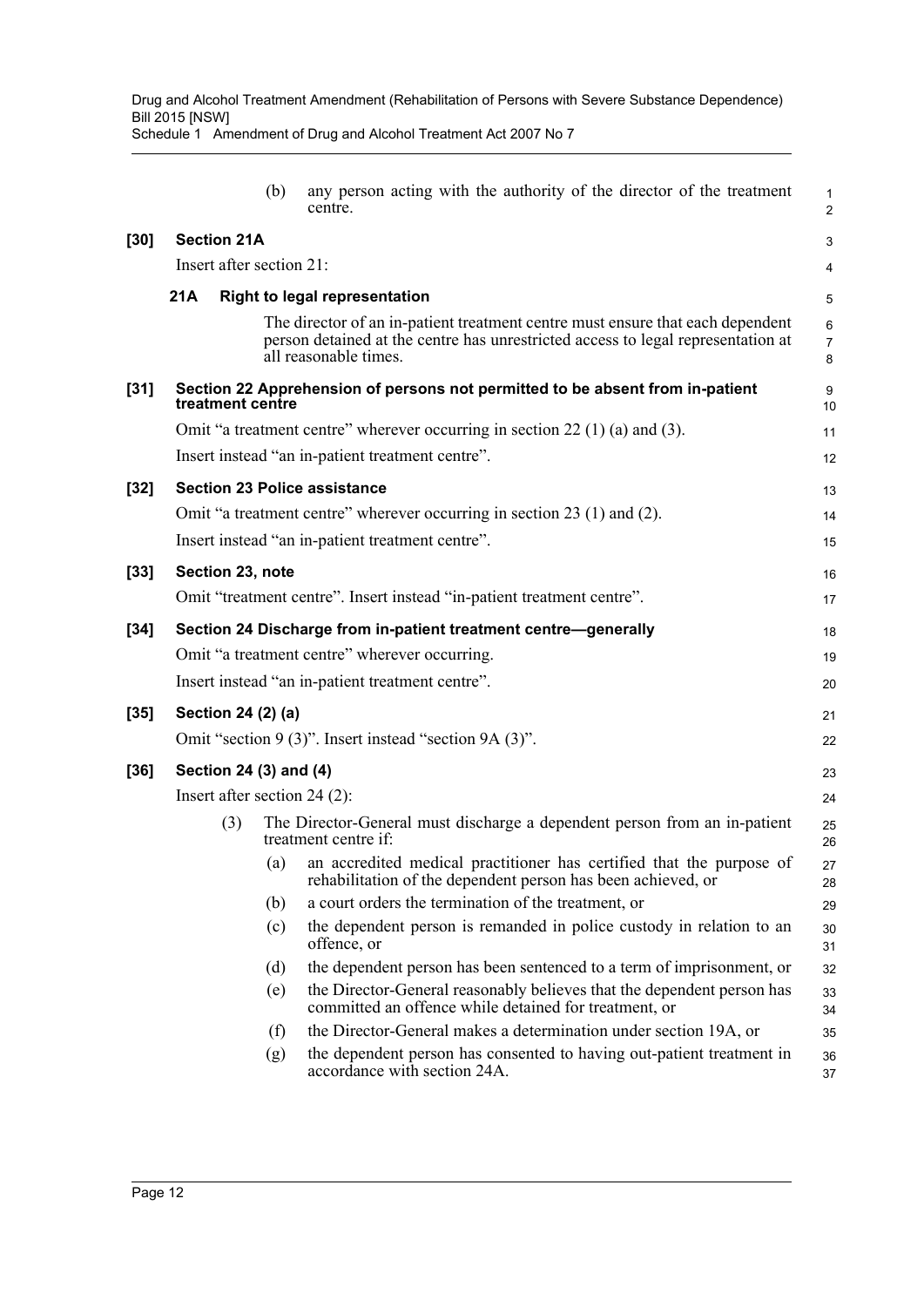|        |                          | (4) | The Director-General may discharge a dependent person from a treatment<br>centre at any time on compassionate grounds.<br>Note. Section 14 (1) provides that any involuntary treatment under a Category A<br>dependency certificate will cease 90 days after the issue of that certificate.                   | $\mathbf{1}$<br>$\overline{c}$<br>3<br>4 |
|--------|--------------------------|-----|---------------------------------------------------------------------------------------------------------------------------------------------------------------------------------------------------------------------------------------------------------------------------------------------------------------|------------------------------------------|
| $[37]$ |                          |     | Sections 24A and 24B                                                                                                                                                                                                                                                                                          | 5                                        |
|        | Insert after section 24: |     |                                                                                                                                                                                                                                                                                                               |                                          |
|        | 24A                      |     | Discharge from in-patient treatment centre so as to have out-patient treatment                                                                                                                                                                                                                                | 7                                        |
|        |                          | (1) | An accredited medical practitioner may make a recommendation that a<br>dependent person the subject of a Category A dependency certificate should<br>be discharged from an in-patient treatment centre and receive treatment at an<br>out-patient treatment centre.                                           | 8<br>9<br>10<br>11                       |
|        |                          | (2) | An accredited medical practitioner may only make such a recommendation if:                                                                                                                                                                                                                                    | 12                                       |
|        |                          |     | the practitioner is satisfied that out-patient treatment is an appropriate<br>(a)<br>treatment for the dependent person, having regard to the person's<br>medical condition and personal circumstances, and                                                                                                   | 13<br>14<br>15                           |
|        |                          |     | (b)<br>the dependent person has accepted in writing the obligations imposed<br>by this Act relating to receiving out-patient treatment.                                                                                                                                                                       | 16<br>17                                 |
|        |                          | (3) | An accredited medical practitioner who recommends that a dependent person<br>receive out-patient treatment:                                                                                                                                                                                                   | 18<br>19                                 |
|        |                          |     | (a)<br>must specify:                                                                                                                                                                                                                                                                                          | 20                                       |
|        |                          |     | (i)<br>the intervals at which the dependent person must attend the<br>out-patient treatment centre for the implanting of naltrexone<br>under the person's skin, and                                                                                                                                           | 21<br>22<br>23                           |
|        |                          |     | the measures that must be taken for monitoring the person's<br>(11)<br>substance use or other behaviour, and                                                                                                                                                                                                  | 24<br>25                                 |
|        |                          |     | the out-patient counselling for relapse prevention that the person<br>(iii)<br>must attend, and                                                                                                                                                                                                               | 26<br>27                                 |
|        |                          |     | (b)<br>may specify the further counselling that the dependent person must<br>attend for medical problems (other than severe substance dependence)<br>that the dependent person has (including, but not limited to, mental<br>health problems, chronic pain and barriers to social adjustment or<br>recovery). | 28<br>29<br>30<br>31<br>32               |
|        |                          | (4) | A dependent person who has been discharged by virtue of consenting to<br>having out-patient treatment must, for the remainder of the period of 90 days<br>after the day the dependency certificate was issued in relation to the person:                                                                      | 33<br>34<br>35                           |
|        |                          |     | attend the out-patient treatment centre for the implanting of naltrexone<br>(a)<br>under the skin of the dependent person at the intervals specified by the<br>accredited medical practitioner under subsection (3), and                                                                                      | 36<br>37<br>38                           |
|        |                          |     | agree to being implanted with naltrexone at the intervals specified under<br>(b)<br>subsection $(3)$ , and                                                                                                                                                                                                    | 39<br>40                                 |
|        |                          |     | co-operate with any measures for monitoring the person's substance use<br>(c)<br>or other behaviour that are specified under subsection (3), and                                                                                                                                                              | 41<br>42                                 |
|        |                          |     | attend the out-patient counselling for relapse prevention that is specified<br>(d)<br>under subsection $(3)$ , and                                                                                                                                                                                            | 43<br>44                                 |
|        |                          |     | attend out-patient counselling for any other medical problem specified<br>(e)<br>under subsection $(3)$ .                                                                                                                                                                                                     | 45<br>46                                 |
|        |                          |     |                                                                                                                                                                                                                                                                                                               |                                          |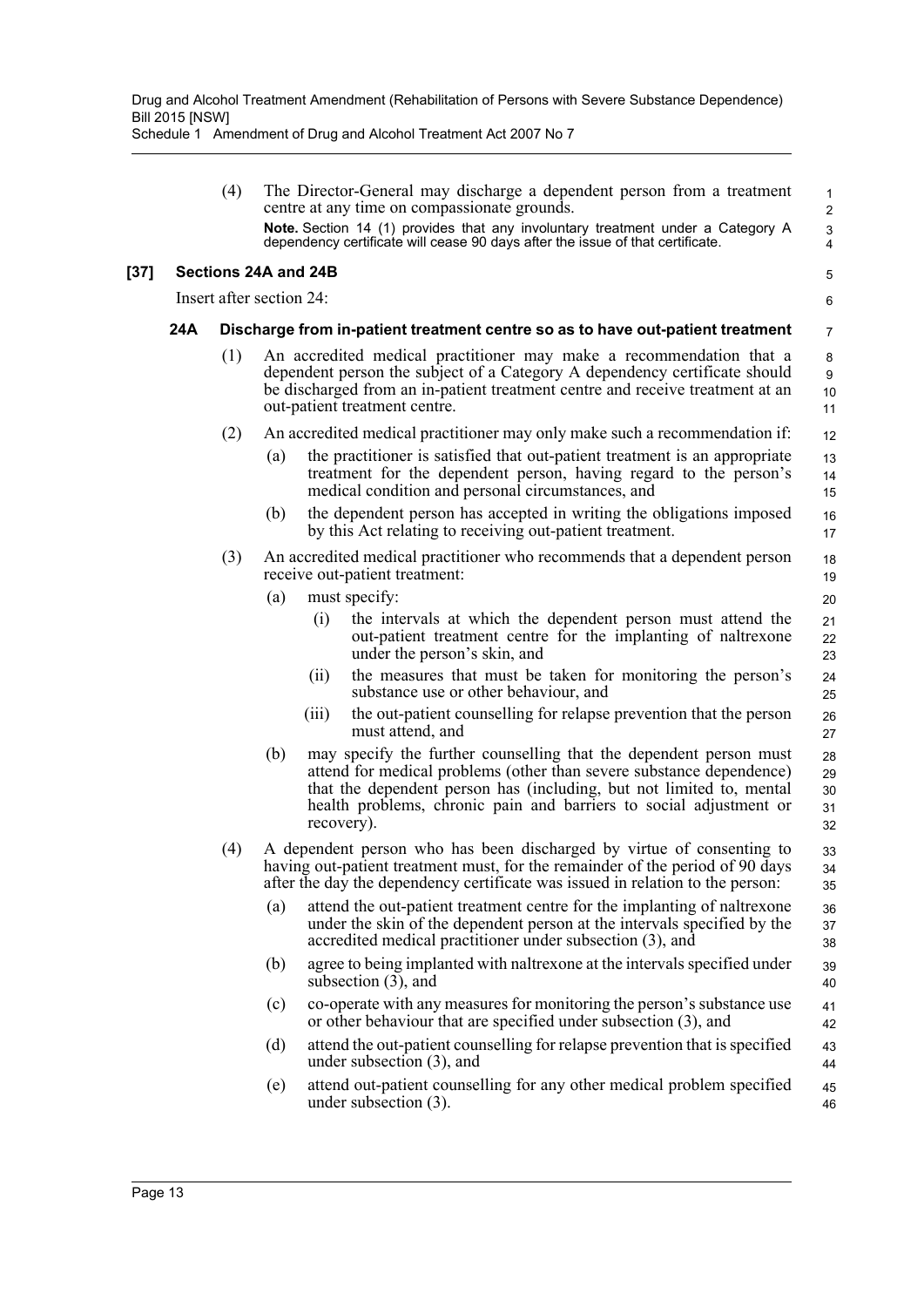|     | (5) | If such a dependent person:                                                                                                                                       |                                                                                                                                                                                                                                                                                                        |                            |
|-----|-----|-------------------------------------------------------------------------------------------------------------------------------------------------------------------|--------------------------------------------------------------------------------------------------------------------------------------------------------------------------------------------------------------------------------------------------------------------------------------------------------|----------------------------|
|     |     | (a)                                                                                                                                                               | on more than one occasion, commits a punishable breach, and                                                                                                                                                                                                                                            | $\overline{2}$             |
|     |     | (b)                                                                                                                                                               | was, after the first punishable breach, warned by the director of the<br>relevant treatment centre of the consequences of any further punishable<br>breach,                                                                                                                                            | 3<br>$\overline{4}$<br>5   |
|     |     |                                                                                                                                                                   | the person may be detained again in accordance with the dependency<br>certificate as if a recommendation had not been made under subsection (1).                                                                                                                                                       | 6<br>$\overline{7}$        |
|     | (6) |                                                                                                                                                                   | This section is repealed on a date appointed by proclamation for its repeal.                                                                                                                                                                                                                           | 8                          |
|     | (7) | In this section:                                                                                                                                                  |                                                                                                                                                                                                                                                                                                        | 9                          |
|     |     | <i>punishable breach</i> means:                                                                                                                                   |                                                                                                                                                                                                                                                                                                        |                            |
|     |     | (a)                                                                                                                                                               | a breach of subsection $(4)$ , or                                                                                                                                                                                                                                                                      | 11                         |
|     |     | (b)                                                                                                                                                               | the provision of a urine sample in which a substance listed in Schedule 1<br>is detected, or                                                                                                                                                                                                           | 12<br>13                   |
|     |     | (c)                                                                                                                                                               | a breach of section 20A.                                                                                                                                                                                                                                                                               | 14                         |
| 24B |     | Release of persons from obligation to have out-patient treatment                                                                                                  |                                                                                                                                                                                                                                                                                                        |                            |
|     | (1) |                                                                                                                                                                   | An accredited medical practitioner:                                                                                                                                                                                                                                                                    | 16                         |
|     |     | (a)                                                                                                                                                               | must release a dependent person the subject of a Category B<br>dependency certificate from the person's obligations under section 15A<br>if the practitioner is satisfied that the person no longer meets the criteria<br>for treatment under section 9A (3), and                                      | 17<br>18<br>19<br>20       |
|     |     | (b)                                                                                                                                                               | may release such a dependent person from the person's obligations<br>under section 15A at any time if the practitioner is satisfied that the<br>person's continued presence at the relevant treatment centre will not<br>achieve the purpose for which the person was certified a dependent<br>person. | 21<br>22<br>23<br>24<br>25 |
|     | (2) | The Director-General must release a dependent person the subject of a<br>Category B dependency certificate from the person's obligations under<br>section 15A if: |                                                                                                                                                                                                                                                                                                        | 26<br>27<br>28             |
|     |     | (a)                                                                                                                                                               | an accredited medical practitioner has certified that the purpose of<br>rehabilitation of the dependent person has been achieved, or                                                                                                                                                                   | 29<br>30                   |
|     |     | (b)                                                                                                                                                               | a court orders the termination of the treatment, or                                                                                                                                                                                                                                                    | 31                         |
|     |     | (c)                                                                                                                                                               | the dependent person is remanded in police custody in relation to an<br>offence, or                                                                                                                                                                                                                    | 32<br>33                   |
|     |     | (d)                                                                                                                                                               | the dependent person is serving a sentence of imprisonment, or                                                                                                                                                                                                                                         | 34                         |
|     |     | (e)                                                                                                                                                               | the Director-General reasonably believes that the dependent person has<br>committed an offence while being treated, or                                                                                                                                                                                 | 35<br>36                   |
|     |     | (f)                                                                                                                                                               | the Director-General makes a determination under section 19A.                                                                                                                                                                                                                                          | 37                         |
|     | (3) |                                                                                                                                                                   | The Director-General may release a dependent person the subject of a<br>Category B dependency certificate from the person's obligations under<br>section 15A at any time on compassionate grounds.                                                                                                     | 38<br>39<br>40             |
|     | (4) |                                                                                                                                                                   | This section is repealed on a date appointed by proclamation for its repeal.                                                                                                                                                                                                                           | 41                         |
|     |     |                                                                                                                                                                   |                                                                                                                                                                                                                                                                                                        |                            |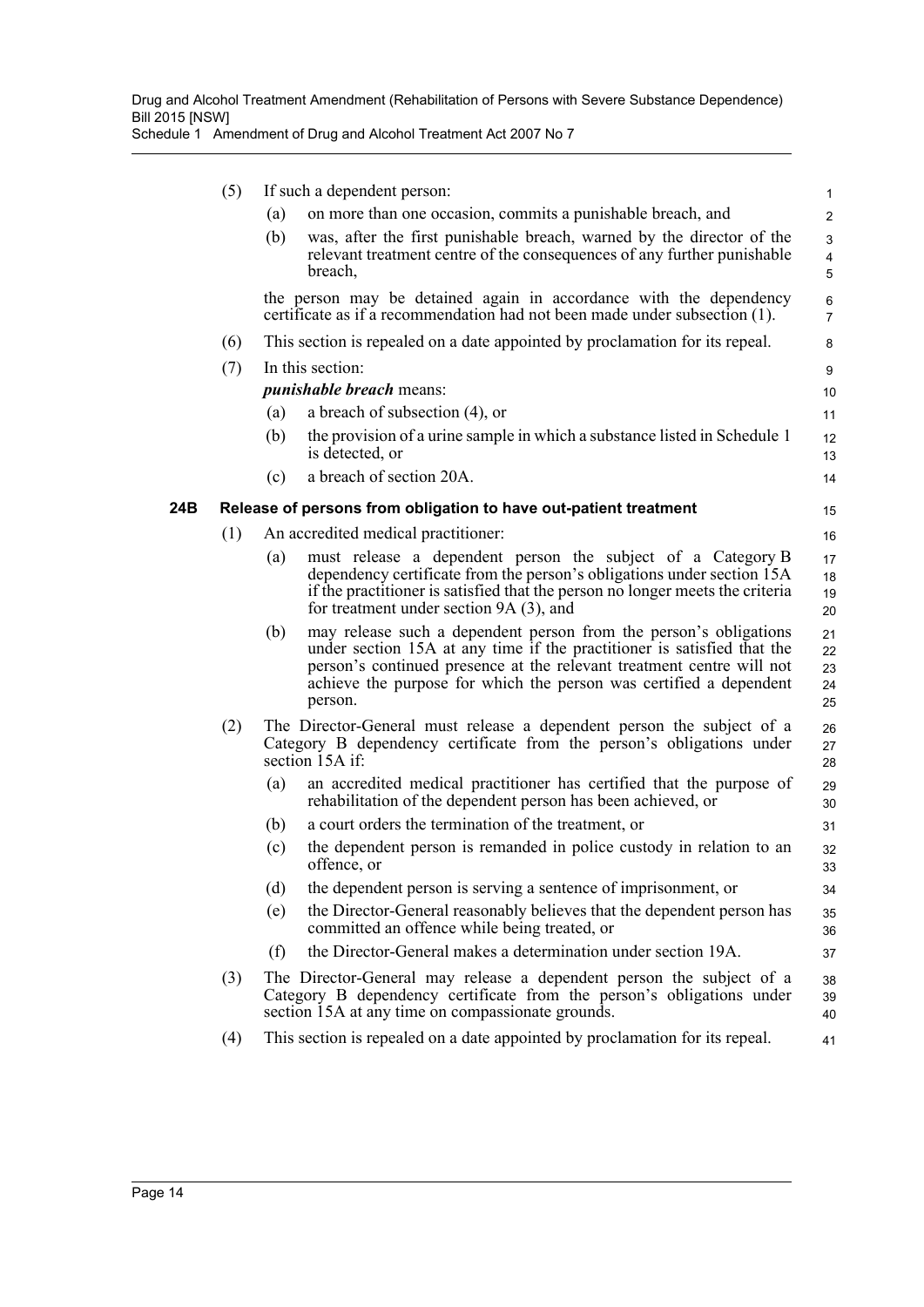| $[38]$ | <b>Section 25A</b> |                                                          |                                                                                                                                                                                                                                                                                                                                                                                                                                                 | 1                                                         |  |  |
|--------|--------------------|----------------------------------------------------------|-------------------------------------------------------------------------------------------------------------------------------------------------------------------------------------------------------------------------------------------------------------------------------------------------------------------------------------------------------------------------------------------------------------------------------------------------|-----------------------------------------------------------|--|--|
|        |                    | Insert after section 25:                                 |                                                                                                                                                                                                                                                                                                                                                                                                                                                 |                                                           |  |  |
|        | 25A                | Post-rehabilitative care by case worker or social worker |                                                                                                                                                                                                                                                                                                                                                                                                                                                 |                                                           |  |  |
|        |                    | (1)                                                      | The Director-General must appoint a case worker or social worker who is a<br>member of staff of the Ministry of Health to manage the post-rehabilitative<br>care of any person who was a dependent person.                                                                                                                                                                                                                                      | $\overline{\mathbf{4}}$<br>$\mathbf 5$<br>6               |  |  |
|        |                    | (2)                                                      | The case worker or social worker appointed to manage the post-rehabilitative<br>care of any person who was a dependent person must take steps during the first<br>90 days after the person's discharge from an in-patient treatment centre, or<br>completion of treatment at an out-patient treatment centre, to assist the person<br>to integrate back into the community, including any reasonable steps required<br>to secure the following: | $\overline{7}$<br>8<br>$\boldsymbol{9}$<br>10<br>11<br>12 |  |  |
|        |                    |                                                          | (a)<br>public or private housing for the person and his or her dependants,                                                                                                                                                                                                                                                                                                                                                                      | 13                                                        |  |  |
|        |                    |                                                          | (b)<br>employment for the person,                                                                                                                                                                                                                                                                                                                                                                                                               | 14                                                        |  |  |
|        |                    |                                                          | training for the person,<br>(c)                                                                                                                                                                                                                                                                                                                                                                                                                 | 15                                                        |  |  |
|        |                    |                                                          | (d)<br>social security payments or benefits for the person,                                                                                                                                                                                                                                                                                                                                                                                     | 16                                                        |  |  |
|        |                    |                                                          | personal support for the person,<br>(e)                                                                                                                                                                                                                                                                                                                                                                                                         | 17                                                        |  |  |
|        |                    |                                                          | (f)<br>psychiatric or psychological treatment for relapse prevention,                                                                                                                                                                                                                                                                                                                                                                           | 18                                                        |  |  |
|        |                    |                                                          | (g)<br>psychiatric or psychological treatment or counselling, or other medical<br>treatment, for other medical problems that the person has (including, but<br>not limited to, mental health problems, chronic pain and barriers to<br>social adjustment or recovery).                                                                                                                                                                          | 19<br>20<br>21<br>22                                      |  |  |
|        |                    | (3)                                                      | The case worker or social worker must contact the person at least once a week<br>for the first 90 days after the person's discharge from an in-patient treatment<br>centre or completion of treatment at an out-patient treatment centre.                                                                                                                                                                                                       | 23<br>24<br>25                                            |  |  |
|        |                    | (4)                                                      | The case worker or social worker must report to the Director-General 90 days<br>after the person's discharge from an in-patient treatment centre, or completion<br>of treatment at an out-patient treatment centre, on:                                                                                                                                                                                                                         | 26<br>27<br>28                                            |  |  |
|        |                    |                                                          | the progress of the person's post-rehabilitative care, and<br>(a)                                                                                                                                                                                                                                                                                                                                                                               | 29                                                        |  |  |
|        |                    |                                                          | the progress of the person in securing the following:<br>(b)                                                                                                                                                                                                                                                                                                                                                                                    | 30                                                        |  |  |
|        |                    |                                                          | (i)<br>housing,                                                                                                                                                                                                                                                                                                                                                                                                                                 | 31                                                        |  |  |
|        |                    |                                                          | employment,<br>(ii)                                                                                                                                                                                                                                                                                                                                                                                                                             | 32                                                        |  |  |
|        |                    |                                                          | (iii)<br>training,                                                                                                                                                                                                                                                                                                                                                                                                                              | 33                                                        |  |  |
|        |                    |                                                          | (iv)<br>social security payments or benefits,                                                                                                                                                                                                                                                                                                                                                                                                   | 34                                                        |  |  |
|        |                    |                                                          | (v)<br>personal support,                                                                                                                                                                                                                                                                                                                                                                                                                        | 35                                                        |  |  |
|        |                    |                                                          | psychiatric or psychological treatment or counselling, or other<br>(vi)<br>medical treatment, for other medical problems that the person<br>has, and                                                                                                                                                                                                                                                                                            | 36<br>37<br>38                                            |  |  |
|        |                    |                                                          | whether the person has abstained from using the substance in relation to<br>(c)<br>which the person was certified a dependent person, and                                                                                                                                                                                                                                                                                                       | 39<br>40                                                  |  |  |
|        |                    |                                                          | (d)<br>whether there was any change in any other medical problem that the<br>person had (including, but not limited to, mental health problems,<br>chronic pain and barriers to social adjustment or recovery).                                                                                                                                                                                                                                 | 41<br>42<br>43                                            |  |  |
|        |                    | (5)                                                      | The Director-General may direct an accredited medical practitioner to assess<br>a person who was formerly a dependent person for further detention and<br>in-patient treatment, or further out-patient treatment, under this Act if the<br>Director-General<br>reasonably believes<br>the<br>that,<br>during<br>$90$ -day                                                                                                                       | 44<br>45<br>46<br>47                                      |  |  |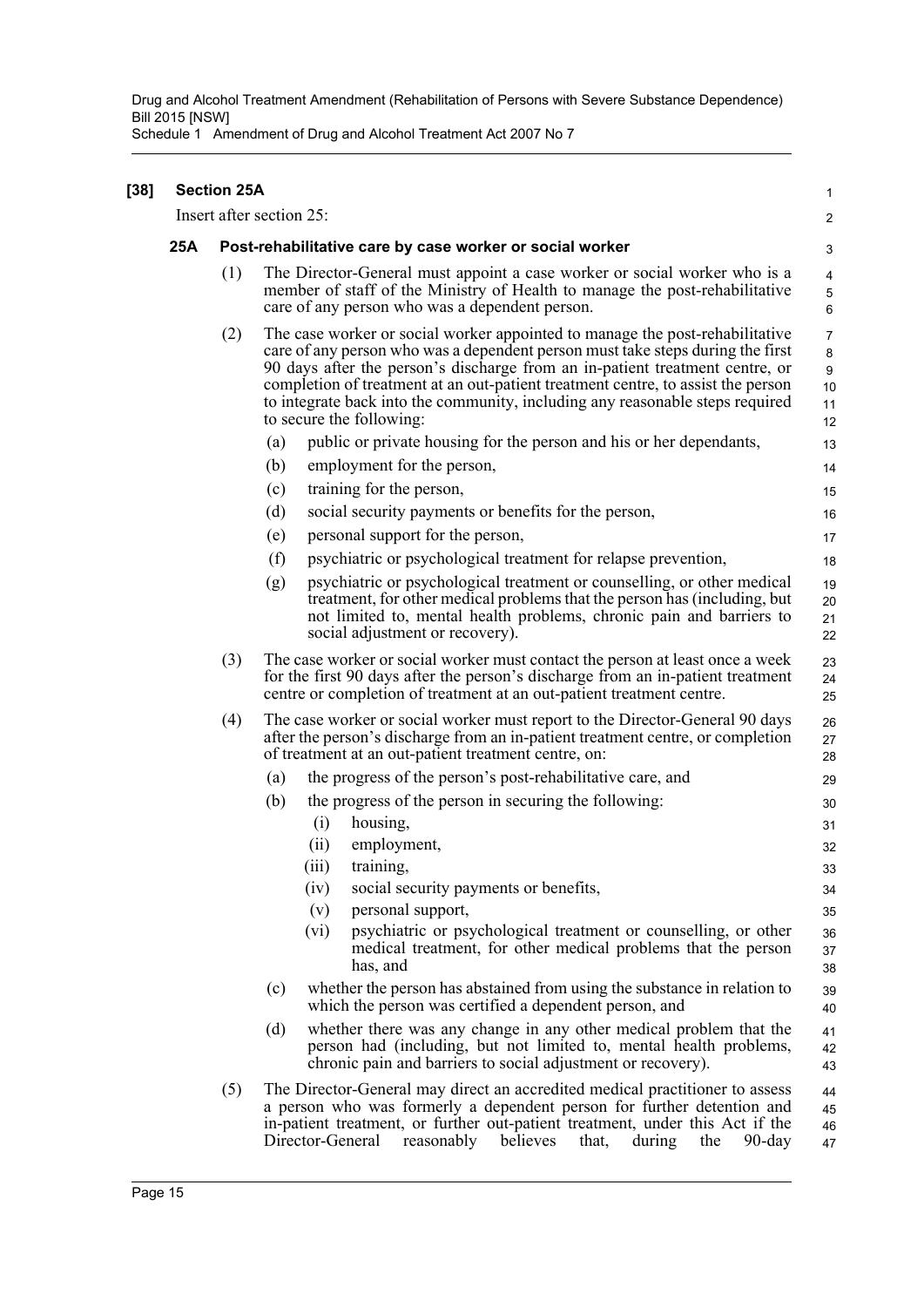|      | post-rehabilitation period, the person has not stopped using the substance in<br>relation to which the person was certified a dependent person.                                                                 | $\mathbf{1}$<br>$\overline{2}$ |  |  |  |
|------|-----------------------------------------------------------------------------------------------------------------------------------------------------------------------------------------------------------------|--------------------------------|--|--|--|
| [39] | Part 4, heading                                                                                                                                                                                                 | 3                              |  |  |  |
|      | Omit the heading. Insert instead:                                                                                                                                                                               | 4                              |  |  |  |
|      | Part 4<br><b>Review of Category A dependency certificates</b>                                                                                                                                                   | 5                              |  |  |  |
| [40] | Section 34 Reviewing issue of Category A dependency certificates                                                                                                                                                | 6                              |  |  |  |
|      | Omit "section 14" from section 34 (1). Insert instead "section 14A".                                                                                                                                            | 7                              |  |  |  |
| [41] | Section 34 (3), (5) and (7)                                                                                                                                                                                     | 8                              |  |  |  |
|      | Omit "criteria for detention under section 9" wherever occurring.                                                                                                                                               | 9                              |  |  |  |
|      | Insert instead "criteria for the issue of a Category A dependency certificate under<br>section 9A".                                                                                                             | 10<br>11                       |  |  |  |
| [42] | Section 35 Applying for extension of dependency certificates                                                                                                                                                    | 12                             |  |  |  |
|      | Omit the section.                                                                                                                                                                                               | 13                             |  |  |  |
| [43] | Section 36 Consideration of applications to extend detention and treatment under<br>dependency certificates                                                                                                     | 14<br>15                       |  |  |  |
|      | Omit the section.                                                                                                                                                                                               | 16                             |  |  |  |
| [44] | Section 37 Proceedings to be informal                                                                                                                                                                           | 17                             |  |  |  |
|      | Omit "or the consideration of an application under section 35 (both, the" from<br>section $37(1)$ .                                                                                                             | 18<br>19                       |  |  |  |
|      | Insert instead "(the".                                                                                                                                                                                          | 20                             |  |  |  |
| [45] | <b>Section 49A</b>                                                                                                                                                                                              |                                |  |  |  |
|      | Insert after section 49:                                                                                                                                                                                        | 22                             |  |  |  |
|      | 49A<br><b>Delegation</b>                                                                                                                                                                                        | 23                             |  |  |  |
|      | The Director-General may delegate the exercise of any function of the<br>Director-General under this Act (other than this power of delegation) to:                                                              | 24<br>25                       |  |  |  |
|      | any member of staff of the Ministry of Health, or<br>(a)                                                                                                                                                        | 26                             |  |  |  |
|      | any person, or any class of persons, authorised for the purposes of this<br>(b)<br>section by the regulations.                                                                                                  | 27<br>28                       |  |  |  |
| [46] | <b>Schedules 2 and 2A</b>                                                                                                                                                                                       |                                |  |  |  |
|      | Omit Schedule 2. Insert instead:                                                                                                                                                                                | 30                             |  |  |  |
|      | <b>Schedule 2</b><br>Category A dependency certificate-<br>recommending in-patient treatment                                                                                                                    | 31<br>32                       |  |  |  |
|      | (Section 9A (2) (a))                                                                                                                                                                                            | 33                             |  |  |  |
|      | Drug and Alcohol Treatment Act 2007                                                                                                                                                                             | 34                             |  |  |  |
|      | Part 1                                                                                                                                                                                                          | 35                             |  |  |  |
|      | I, [name in full—use block letters] (accredited medical practitioner) of [address] certify that on [date]<br>immediately before, or shortly before, completing this certificate, I personally assessed [name of | 36<br>37                       |  |  |  |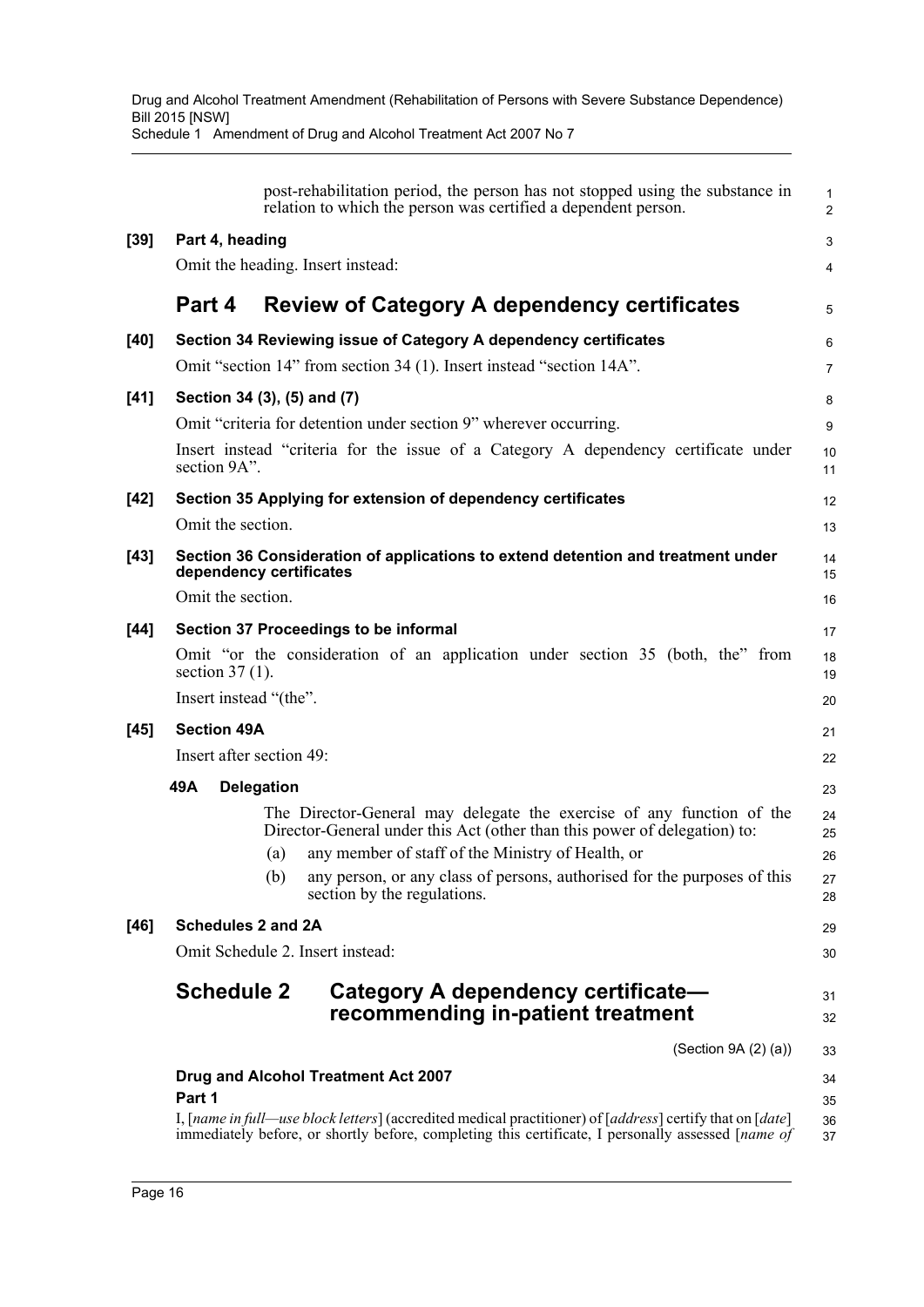*person in full*] under section 9A of the *Drug and Alcohol Treatment Act 2007* at [*state place where assessment took place*] for a period of [*state length of assessment*]. I certify the following matters:

 1 2

- 1. I am of the opinion that:
	- (a) the person I assessed (the *dependent person*) has a severe substance dependence, and
	- (b) care, treatment or control of the person is necessary:
		- (i) to protect the person from harm to his or her own physical or mental health, or
			- (ii) to protect others, or
			- (iii) to remove the risk of the person committing an offence due to the person's severe substance dependence, and
	- (c) the person is likely to benefit from treatment for his or her substance dependence but is unable or unwilling to participate in treatment voluntarily, and
	- (d) no other appropriate and less restrictive means for dealing with the person are reasonably available.

2. The following incidents and/or abnormalities of behaviour have been observed by me and/or communicated to me by others [*include name, relationship and address of each informant*]:

- 3. The general medical and/or surgical condition of the dependent person is as follows:
- 4. The following medication (if any) has been administered for the purposes of treating the dependent person:
- 5. I am of the opinion, and recommend, that the dependent person should be detained for 90\* days for treatment under the *Drug and Alcohol Treatment Act 2007*.
- 6. I am of the opinion, and recommend, that the dependent person should receive, in addition to any other treatment at the treatment centre, the following counselling for other medical problems that the dependent person has:
- 7. I have sought the involvement of the dependent person in the process of planning and developing a personalised plan for the person's rehabilitation and treatment.

## 8. I am not a near relative or the primary carer of the dependent person.

| (* fewer days may be inserted in item 5 by the accredited medical practitioner) |        |    |  |  |
|---------------------------------------------------------------------------------|--------|----|--|--|
| Signed this                                                                     | day of | 20 |  |  |
| Signature                                                                       |        |    |  |  |

### **Part 2**

A member of staff of the NSW Health Service or a police officer may transport a dependent person who is required to be detained to an in-patient treatment centre under the *Drug and Alcohol Treatment Act 2007*.

If the assistance of a police officer is required, this Part of the Form must be completed.

YOU SHOULD NOT REQUEST THIS ASSISTANCE UNLESS THERE ARE SERIOUS CONCERNS RELATING TO THE SAFETY OF THE DEPENDENT PERSON OR OTHER PERSONS IF THE PERSON IS TAKEN TO AN IN-PATIENT TREATMENT CENTRE WITHOUT THE ASSISTANCE OF A POLICE OFFICER. 35 36 37 38 39

I have assessed the risk and I am of the opinion that there are serious concerns relating to the safety of the dependent person or other persons if the dependent person is taken to an in-patient treatment centre without the assistance of a police officer. The reason for me being of this opinion is [*include any information known about the dependent person relevant to the risk*]: 40 41 42 43

Signed this day of 20 Signature 44 45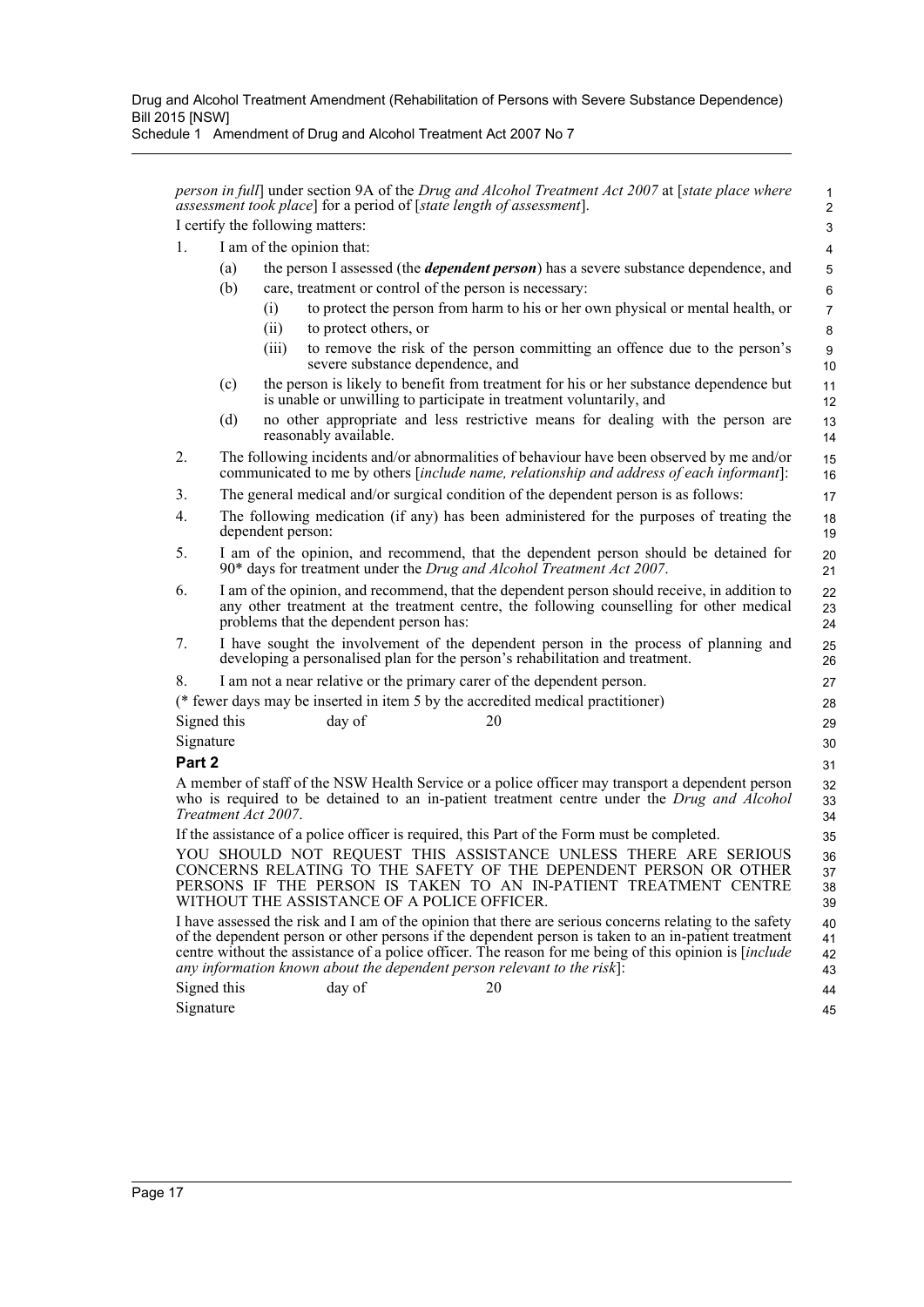Drug and Alcohol Treatment Amendment (Rehabilitation of Persons with Severe Substance Dependence) Bill 2015 [NSW] Schedule 1 Amendment of Drug and Alcohol Treatment Act 2007 No 7

## **Schedule 2A Category B dependency certificate recommending out-patient treatment**

 1  $\overline{2}$ 

(Section 9A (2) (b))

 3 4 5

44

### **Drug and Alcohol Treatment Act 2007 Part 1**

I, [*name in full—use block letters*] (accredited medical practitioner) of [*address*] certify that on [*date*] immediately before, or shortly before, completing this certificate, I personally assessed [*name of person in full*] under section 9A of the *Drug and Alcohol Treatment Act 2007* at [*state place where assessment took place*] for a period of [*state length of assessment*].

#### I certify the following matters: 1. I am of the opinion that:

- (a) the person I assessed (the *dependent person*) has a severe substance dependence, and
	- (b) care, treatment or control of the person is necessary:
		- (i) to protect the person from harm to his or her own physical or mental health, or
			- (ii) to protect others, or
			- (iii) to remove the risk of the person committing an offence due to the person's severe substance dependence, and
	- (c) the person is likely to benefit from treatment for his or her substance dependence but is unable or unwilling to participate in treatment voluntarily, and
	- (d) no other appropriate and less restrictive means for dealing with the person are reasonably available.

#### 2. The following incidents and/or abnormalities of behaviour have been observed by me and/or communicated to me by others [*include name, relationship and address of each informant*]:

- 3. The general medical and/or surgical condition of the dependent person is as follows:
- 4. The following medication (if any) has been administered for the purposes of treating the dependent person:
- 5. The dependent person has agreed in writing:
	- (a) to having naltrexone implanted under his or her skin, and
	- (b) to co-operating in any measures for monitoring the person's substance use or other behaviour, and
	- (c) to receiving the counselling required.
- 6. I am of the opinion, and recommend, that, instead of being detained, the dependent person should receive treatment for 90\* days at an out-patient treatment centre. That treatment is to consist of:
	- (a) naltrexone being implanted under the person's skin on [*state number of occasions*] occasions at intervals of [*state number of days*] days, and
	- (b) the following counselling for relapse prevention: , and
	- (c) the following counselling for other medical problems that the dependent person has:
- 7. I am of the opinion, and recommend, that the dependent person undergo weekly urine tests and the following other monitoring procedures:
- 8. I have sought the involvement of the dependent person in the process of planning and developing a personalised plan for the person's rehabilitation and treatment. 42 43
- 9. I am not a near relative or the primary carer of the dependent person.

(\* fewer days may be inserted in item 6 by the accredited medical practitioner) Signed this day of 20 Signature 45 46 47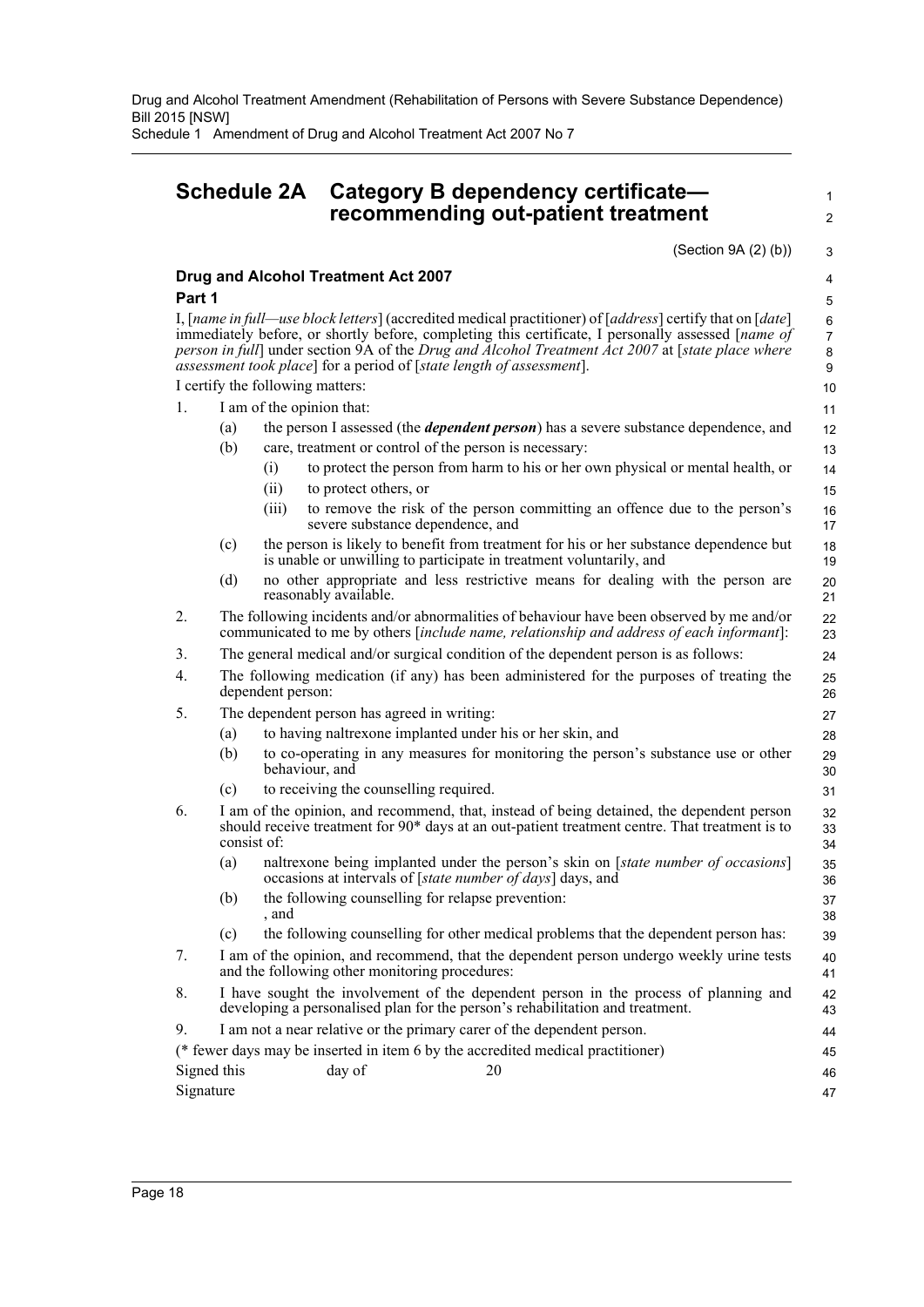**Part 2** [Applicable only if the dependent person breaches certain obligations on more than one occasion]

17 18

19

20 21

26 27

30

36

41

A member of staff of the NSW Health Service or a police officer may transport a dependent person who is required to be detained to an in-patient treatment centre under the *Drug and Alcohol Treatment Act 2007*.

If the assistance of a police officer is required, this Part of the Form must be completed.

YOU SHOULD NOT REQUEST THIS ASSISTANCE UNLESS THERE ARE SERIOUS CONCERNS RELATING TO THE SAFETY OF THE DEPENDENT PERSON OR OTHER PERSONS IF THE PERSON IS TAKEN TO AN IN-PATIENT TREATMENT CENTRE WITHOUT THE ASSISTANCE OF A POLICE OFFICER.

I have assessed the risk and I am of the opinion that there are serious concerns relating to the safety of the dependent person or other persons if the dependent person is taken to an in-patient treatment centre without the assistance of a police officer. The reason for me being of this opinion is [*include any information known about the dependent person relevant to the risk*]: Signed this day of 20

Signature

**[47] Schedule 4 Savings, transitional and other provisions**

Insert before clause 1:

## **Part 1 Preliminary**

**[48] Schedule 4, Part 2**

Insert after clause 3:

## **Part 2 Provisions consequent on enactment of Drug and Alcohol Treatment Amendment (Rehabilitation of Persons with Severe Substance Dependence) Act 2015**

## **4 Meaning of "amending Act"**

In this Part:

*amending Act* means the *Drug and Alcohol Treatment Amendment (Rehabilitation of Persons with Severe Substance Dependence) Act 2015*. 28 29

### **5 Application of amendments relating to declaration of treatment centres**

Any declaration of a treatment centre under section 8 that was in force immediately before the commencement of the amending Act is taken to be revoked on the day that is 3 months after that commencement. A treatment centre may, in accordance with the amended section, be declared a treatment centre at any time after the commencement of the amendment. 31 32 33 34 35

### **6 Application of amendment relating to detention and treatment**

Except as provided by this Part, the amendments made by the amending Act extend to any person the subject of a dependency certificate in force immediately before the commencement of the amending Act. Such a person is taken to be subject to a Category A dependency certificate. 37 38 39 40

### **7 Application of amendments relating to post-rehabilitative care**

Section 25A does not apply to any person the subject of a dependency certificate that expired before the commencement of the amending Act unless 42 43